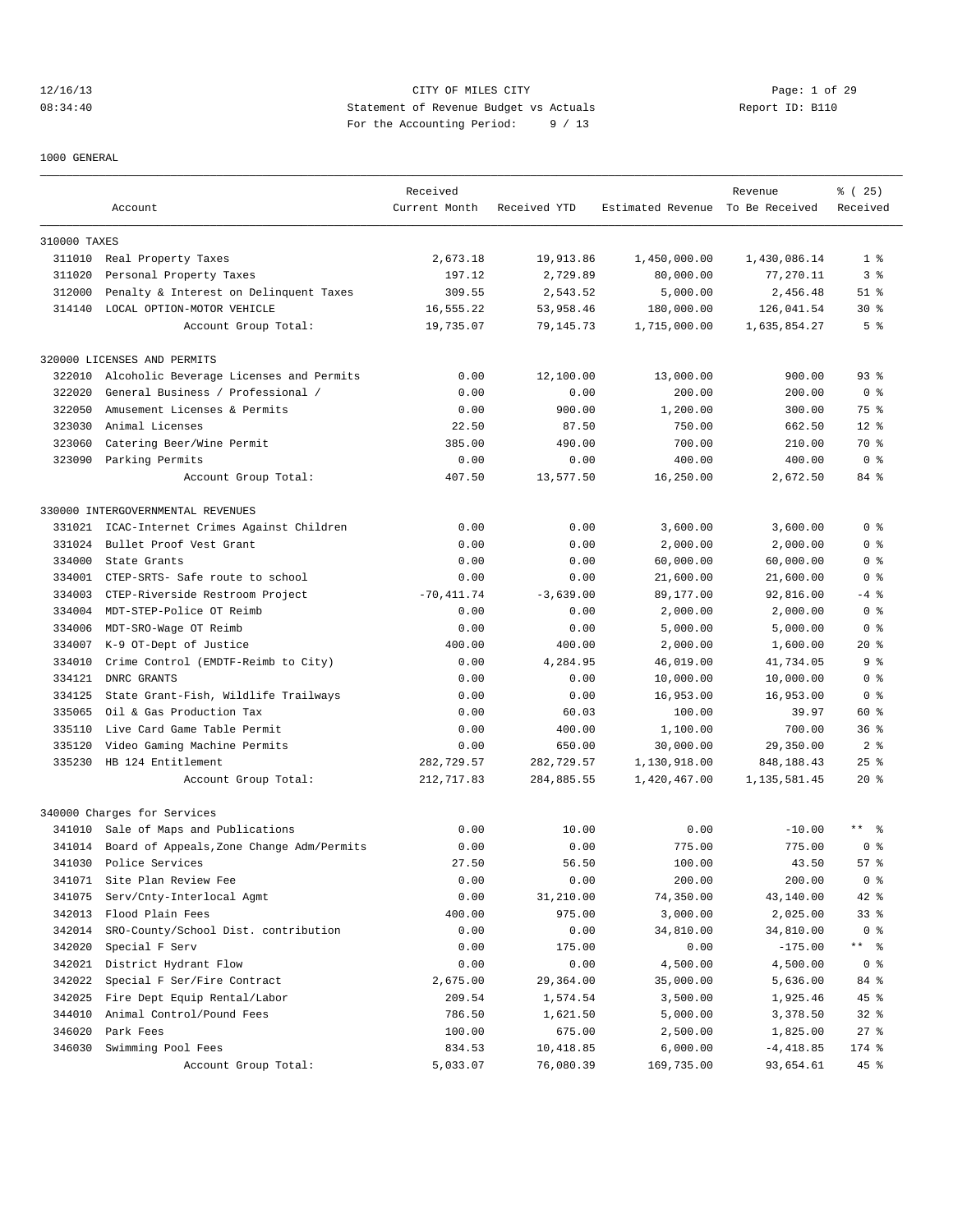# 12/16/13 CITY OF MILES CITY Page: 2 of 29 08:34:40 Statement of Revenue Budget vs Actuals Report ID: B110 For the Accounting Period: 9 / 13

1000 GENERAL

|        |                                |                      | Received      |              |                   | Revenue        | % (25)          |
|--------|--------------------------------|----------------------|---------------|--------------|-------------------|----------------|-----------------|
|        | Account                        |                      | Current Month | Received YTD | Estimated Revenue | To Be Received | Received        |
|        | 350000 FINES AND FORFEITURES   |                      |               |              |                   |                |                 |
| 351030 | Fines/Surcharges/etc           |                      | 16,731.50     | 33,670.81    | 145,000.00        | 111,329.19     | $23$ $%$        |
| 351035 | Animal Control Court Revenue   |                      | 1,205.00      | 2,830.00     | 7,500.00          | 4,670.00       | 38 <sup>8</sup> |
|        |                                | Account Group Total: | 17,936.50     | 36,500.81    | 152,500.00        | 115,999.19     | $24$ $%$        |
|        | 360000 MISCELLANEOUS REVENUE   |                      |               |              |                   |                |                 |
| 361005 | MidRivers Franchise Fees       |                      | 0.00          | 21,557.99    | 105,000.00        | 83,442.01      | $21$ %          |
| 361010 | Land Rental                    |                      | 24,661.20     | 27, 274.20   | 22,000.00         | $-5, 274.20$   | $124$ %         |
| 361020 | Building Rentals               |                      | 1,349.99      | 4,049.97     | 16,000.00         | 11,950.03      | 25%             |
| 362020 | MISC REVENUE                   |                      | 33.50         | 36,518.58    | 2,000.00          | $-34,518.58$   | $***$ 8         |
| 365000 | Contributions and Donations    |                      | 0.00          | 100.00       | 5,000.00          | 4,900.00       | 2 <sup>8</sup>  |
| 366040 | Misc.-BHS                      |                      | 0.00          | 0.00         | 800.00            | 800.00         | 0 <sup>8</sup>  |
|        |                                | Account Group Total: | 26,044.69     | 89,500.74    | 150,800.00        | 61,299.26      | 59 %            |
|        | 370000 INVESTMENT EARNINGS     |                      |               |              |                   |                |                 |
|        | 371010 Investment Earnings     |                      | 132.91        | 441.76       | 2,000.00          | 1,558.24       | $22$ $%$        |
|        |                                | Account Group Total: | 132.91        | 441.76       | 2,000.00          | 1,558.24       | $22$ $%$        |
|        | 380000 OTHER FINANCING SOURCES |                      |               |              |                   |                |                 |
| 383000 | Interfund Operating Transfer   |                      | 43,862.00     | 83,056.08    | 512,939.00        | 429,882.92     | 16 <sup>8</sup> |
|        |                                | Account Group Total: | 43,862.00     | 83,056.08    | 512,939.00        | 429,882.92     | 16 <sup>8</sup> |
|        |                                | Fund Total:          | 325,869.57    | 663,188.56   | 4,139,691.00      | 3, 476, 502.44 | $16*$           |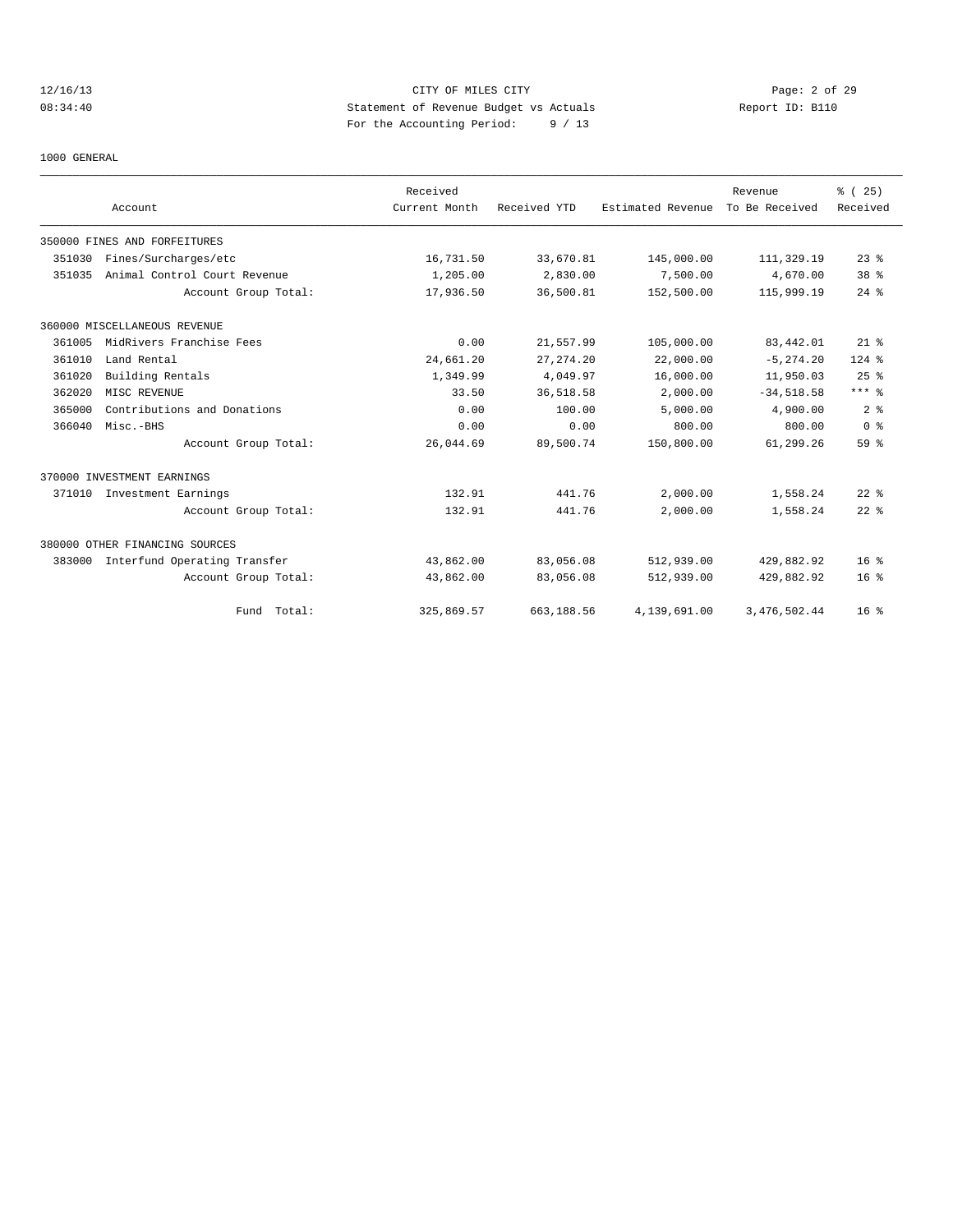# 12/16/13 CITY OF MILES CITY CHERE CITY Page: 3 of 29<br>
Statement of Revenue Budget vs Actuals Report ID: B110<br>
Put the Accumption Period: 0.(13 08:34:40 Statement of Revenue Budget vs Actuals Report ID: B110 For the Accounting Period: 9 / 13

2220 LIBRARY

|        |                                   | Received      |              |                   | Revenue        | % (25)                  |
|--------|-----------------------------------|---------------|--------------|-------------------|----------------|-------------------------|
|        | Account                           | Current Month | Received YTD | Estimated Revenue | To Be Received | Received                |
|        | 340000 Charges for Services       |               |              |                   |                |                         |
| 341075 | Serv/Cnty-Interlocal Agmt         | 0.00          | 0.00         | 38,267.00         | 38,267.00      | 0 <sub>8</sub>          |
| 346070 | Library Fees                      | 279.10        | 1,387.05     | 4,000.00          | 2,612.95       | 35%                     |
| 346074 | Book Sales                        | 38.40         | 79.40        | 400.00            | 320.60         | $20*$                   |
|        | Account Group Total:              | 317.50        | 1,466.45     | 42,667.00         | 41,200.55      | 3%                      |
|        | 360000 MISCELLANEOUS REVENUE      |               |              |                   |                |                         |
| 362020 | MISC REVENUE                      | 111.74        | 111.74       | 0.00              | $-111.74$      | $***$ $=$ $\frac{6}{5}$ |
| 365035 | Donation-Library Board of Trustee | 965.71        | 2,527.20     | 0.00              | $-2,527.20$    | $***$ $\approx$         |
|        | Account Group Total:              | 1,077.45      | 2,638.94     | 0.00              | $-2,638.94$    | $***$ $\approx$         |
|        | 380000 OTHER FINANCING SOURCES    |               |              |                   |                |                         |
| 383000 | Interfund Operating Transfer      | 23,623.91     | 70,871.73    | 283, 487.00       | 212,615.27     | 25%                     |
|        | Account Group Total:              | 23,623.91     | 70,871.73    | 283,487.00        | 212,615.27     | $25$ %                  |
|        | Fund Total:                       | 25,018.86     | 74,977.12    | 326,154.00        | 251,176.88     | $23$ $%$                |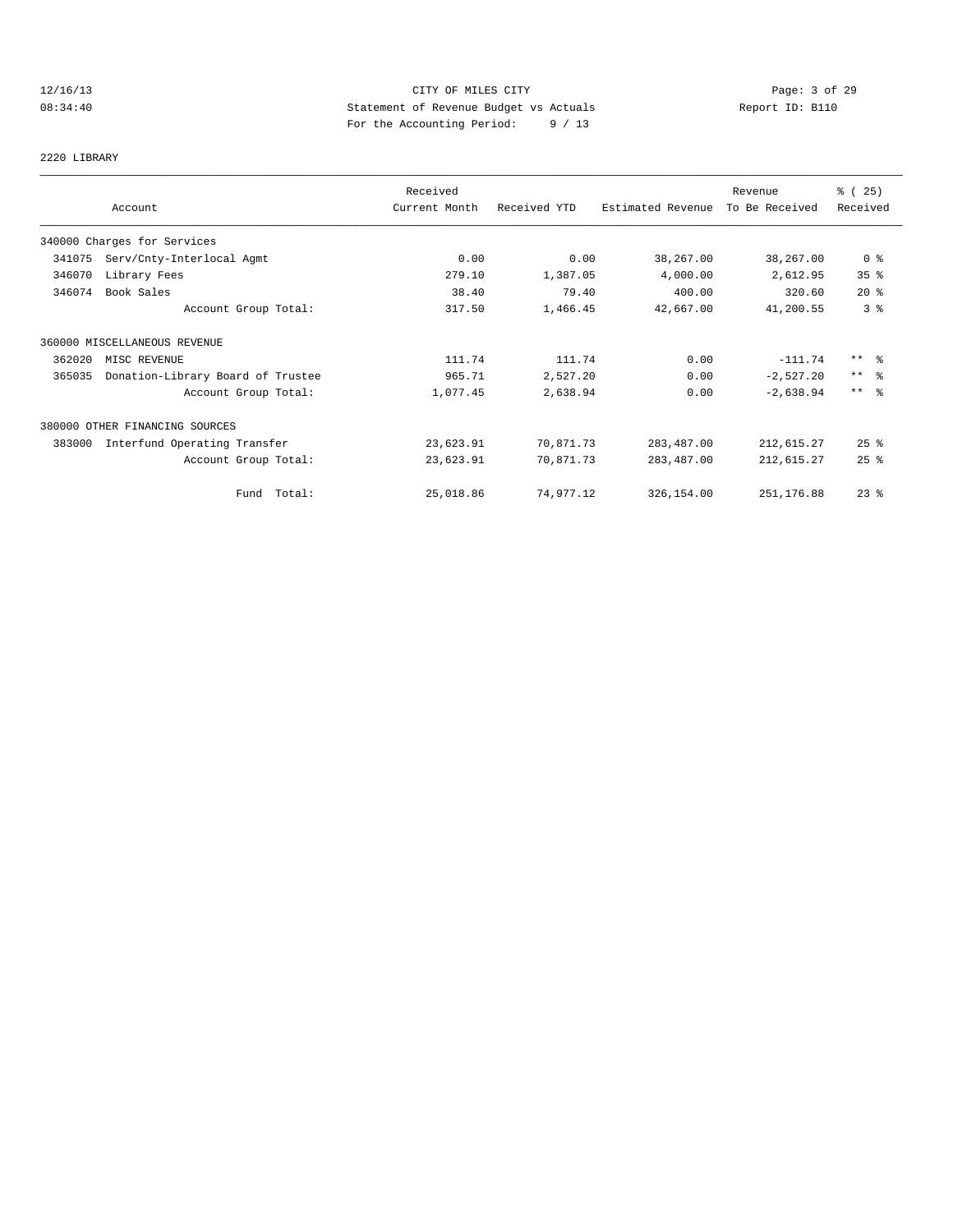# 12/16/13 CITY OF MILES CITY CHERE CITY Page: 4 of 29<br>08:34:40 Statement of Revenue Budget vs Actuals Report ID: B110<br>For the localistic Devial: 2012 08:34:40 Statement of Revenue Budget vs Actuals Report ID: B110 For the Accounting Period: 9 / 13

#### 2260 EMERGENCY DISASTER

|              |                                        | Received      |                |                   | Revenue        | $\frac{1}{6}$ ( 25) |
|--------------|----------------------------------------|---------------|----------------|-------------------|----------------|---------------------|
|              | Account                                | Current Month | Received YTD   | Estimated Revenue | To Be Received | Received            |
| 310000 TAXES |                                        |               |                |                   |                |                     |
| 311010       | Real Property Taxes                    | 10.17         | 38.99          | 0.00              | $-38.99$       | $***$ %             |
| 311020       | Personal Property Taxes                | 0.00          | 2.09           | 0.00              | $-2.09$        | $***$ $ -$          |
| 312000       | Penalty & Interest on Delinquent Taxes | 2.94          | 13.21          | 0.00              | $-13.21$       | $***$ %             |
|              | Account Group Total:                   | 13.11         | 54.29          | 0.00              | $-54.29$       | $***$ $\approx$     |
|              | 330000 INTERGOVERNMENTAL REVENUES      |               |                |                   |                |                     |
| 331113       | FEMA -Projects                         | 0.00          | $-13, 249.48$  | 0.00              | 13,249.48      | $***$ %             |
|              | Account Group Total:                   | 0.00          | $-13, 249.48$  | 0.00              | 13,249.48      | $***$ $\approx$     |
|              | Total:<br>Fund                         | 13.11         | $-13, 195, 19$ | 0.00              | 13, 195. 19    | $***$ %             |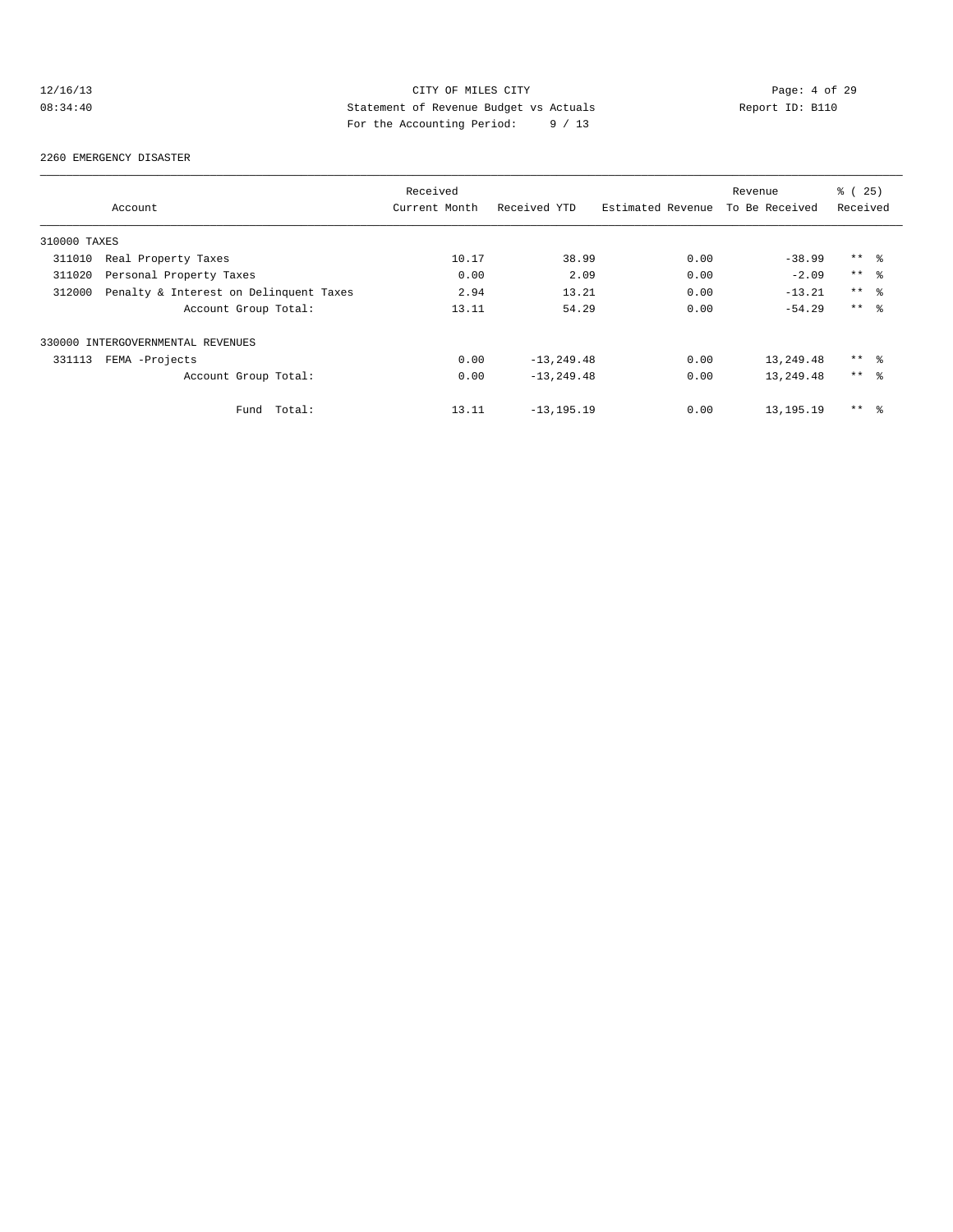# 12/16/13 CITY OF MILES CITY Page: 5 of 29 08:34:40 Statement of Revenue Budget vs Actuals Report ID: B110<br>Report ID: B110 For the Accounting Period: 9 / 13

2270 Health

|                                        | Received      |              |                   | Revenue        | $\frac{1}{6}$ ( 25) |
|----------------------------------------|---------------|--------------|-------------------|----------------|---------------------|
| Account                                | Current Month | Received YTD | Estimated Revenue | To Be Received | Received            |
| 340000 Charges for Services            |               |              |                   |                |                     |
| Health Inspection Fees<br>344030       | 0.00          | 0.00         | 15,000.00         | 15,000.00      | 0 <sup>8</sup>      |
| Account Group Total:                   | 0.00          | 0.00         | 15,000.00         | 15,000.00      | 0 <sup>8</sup>      |
| 380000 OTHER FINANCING SOURCES         |               |              |                   |                |                     |
| 383000<br>Interfund Operating Transfer | 0.00          | 0.00         | 30,000.00         | 30,000.00      | 0 <sup>8</sup>      |
| Account Group Total:                   | 0.00          | 0.00         | 30,000.00         | 30,000.00      | 0 <sup>8</sup>      |
| Fund<br>Total:                         | 0.00          | 0.00         | 45,000.00         | 45,000.00      | 0 <sup>8</sup>      |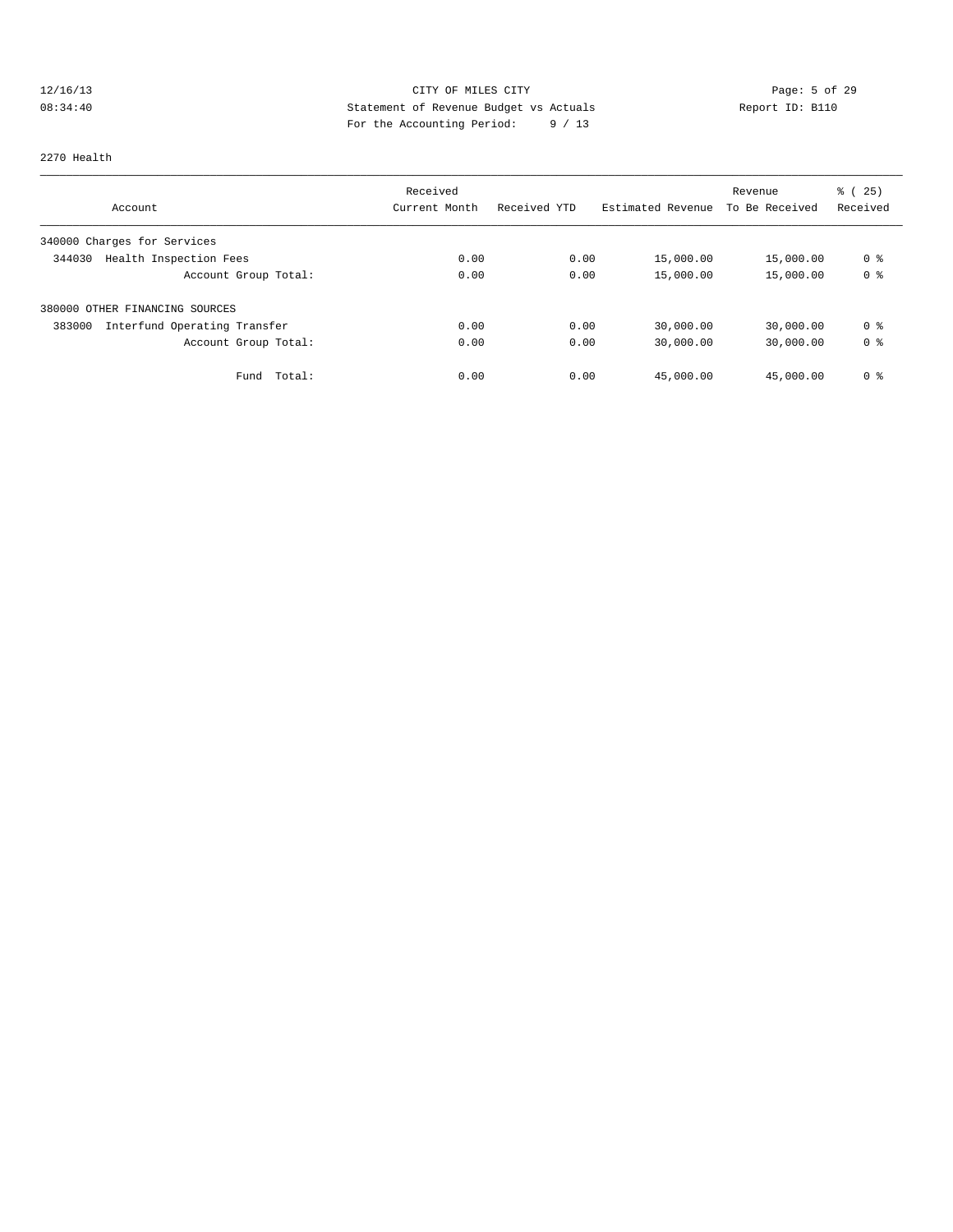#### 12/16/13 CITY OF MILES CITY Page: 6 of 29 08:34:40 Statement of Revenue Budget vs Actuals Report ID: B110 For the Accounting Period: 9 / 13

2372 Permissive Medical Levy

|              | Account                                | Received<br>Current Month | Received YTD | Estimated Revenue | Revenue<br>To Be Received | % (25)<br>Received |
|--------------|----------------------------------------|---------------------------|--------------|-------------------|---------------------------|--------------------|
| 310000 TAXES |                                        |                           |              |                   |                           |                    |
| 311010       | Real Property Taxes                    | 195.38                    | 1,391.81     | 91,209.00         | 89,817.19                 | 2 <sub>8</sub>     |
| 311020       | Personal Property Taxes                | 19.61                     | 257.06       | 2,545.00          | 2,287.94                  | $10*$              |
| 312000       | Penalty & Interest on Delinquent Taxes | 10.33                     | 76.61        | 0.00              | $-76.61$                  | $***$ %            |
|              | Account Group Total:                   | 225.32                    | 1,725.48     | 93,754.00         | 92,028.52                 | 2 <sub>8</sub>     |
|              | Fund Total:                            | 225.32                    | 1,725.48     | 93,754.00         | 92,028.52                 | 2 <sup>8</sup>     |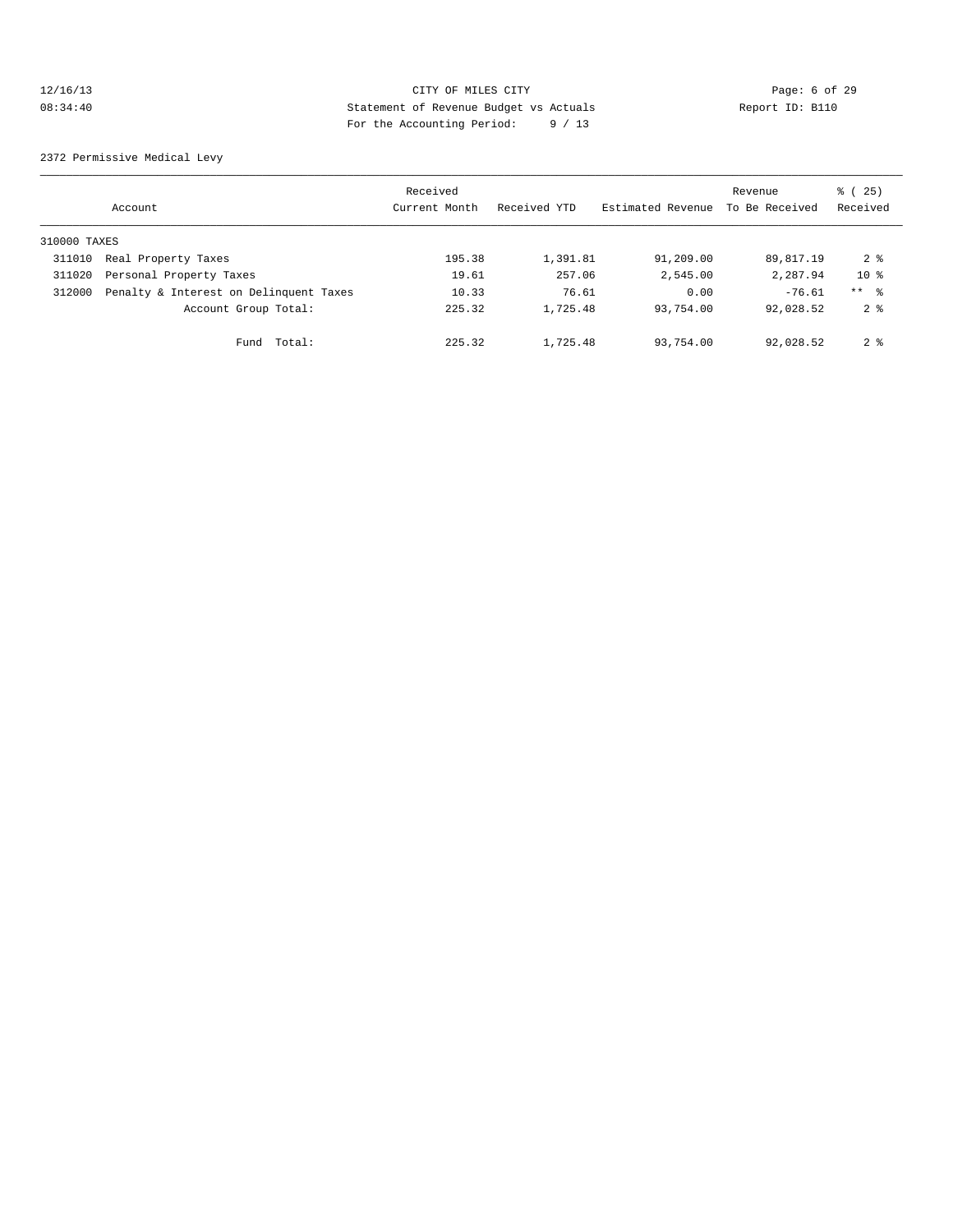# 12/16/13 CITY OF MILES CITY Page: 7 of 29 08:34:40 Statement of Revenue Budget vs Actuals Report ID: B110 For the Accounting Period: 9 / 13

#### 2394 BUILDING CODE ENFORCEMENT

| Account                              | Received<br>Current Month | Received YTD | Estimated Revenue | Revenue<br>To Be Received | 8 (25)<br>Received |
|--------------------------------------|---------------------------|--------------|-------------------|---------------------------|--------------------|
| 320000 LICENSES AND PERMITS          |                           |              |                   |                           |                    |
| Building & Related Permits<br>323010 | 3,417.00                  | 51,027.45    | 75,000.00         | 23,972.55                 | 68 %               |
| Account Group Total:                 | 3,417.00                  | 51,027.45    | 75,000.00         | 23,972.55                 | 68 %               |
| Fund Total:                          | 3,417.00                  | 51,027.45    | 75,000.00         | 23,972.55                 | 68 %               |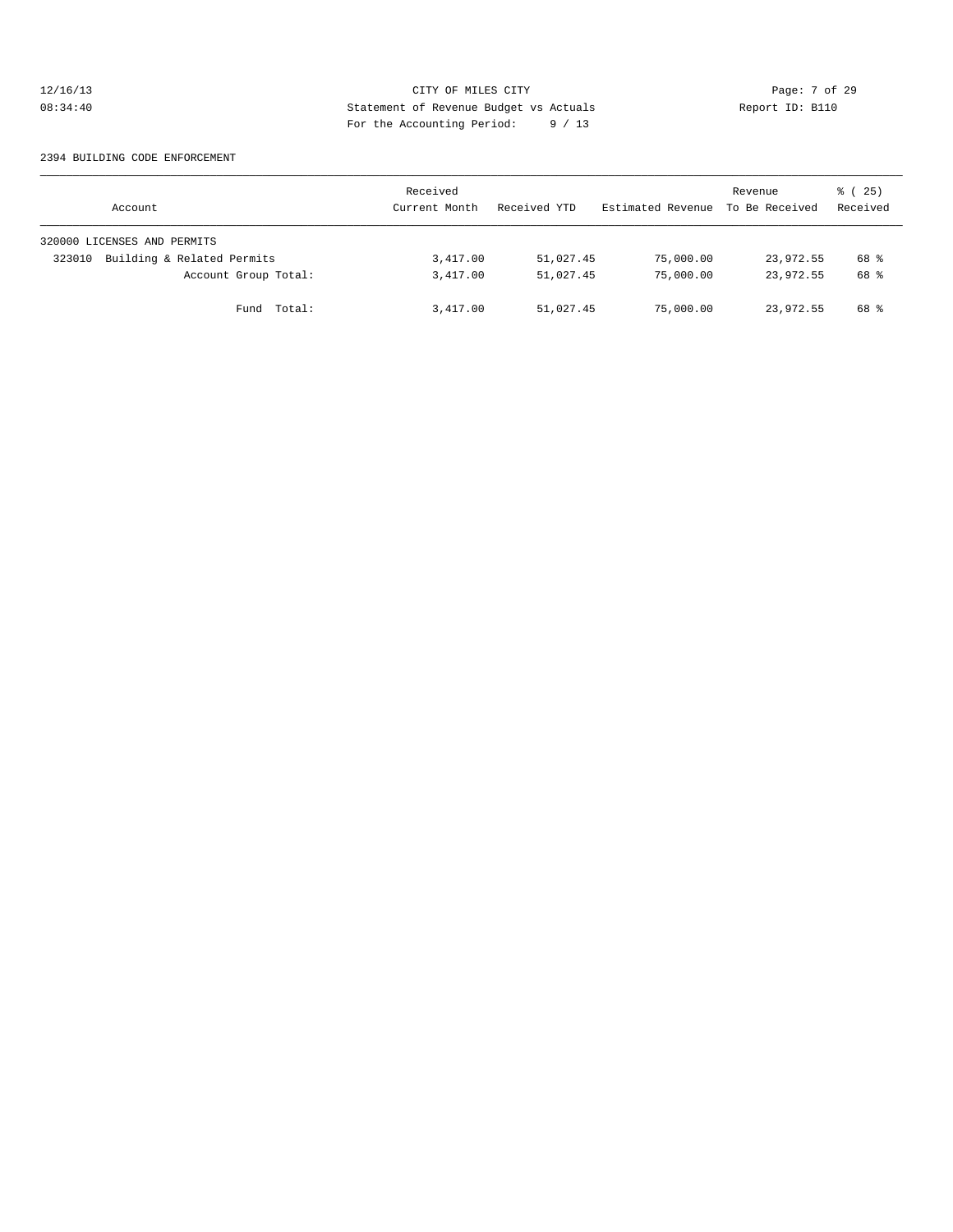#### 12/16/13 CITY OF MILES CITY Page: 8 of 29 08:34:40 Statement of Revenue Budget vs Actuals Report ID: B110 For the Accounting Period: 9 / 13

2400 LTG M D#165-(Gen City)

|        |                                          | Received      |              |                   | Revenue        | % (25)          |
|--------|------------------------------------------|---------------|--------------|-------------------|----------------|-----------------|
|        | Account                                  | Current Month | Received YTD | Estimated Revenue | To Be Received | Received        |
|        | 360000 MISCELLANEOUS REVENUE             |               |              |                   |                |                 |
| 363010 | Maintenance Assessments                  | 348.72        | 4,189.86     | 149,556.00        | 145,366.14     | 3 %             |
| 363040 | Penalty & Interest on Deling Assessments | 33.56         | 400.12       | 500.00            | 99.88          | 80%             |
|        | Account Group Total:                     | 382.28        | 4,589.98     | 150,056.00        | 145,466.02     | 3%              |
|        | 370000 INVESTMENT EARNINGS               |               |              |                   |                |                 |
| 371010 | Investment Earnings                      | 5.34          | 18.94        | 100.00            | 81.06          | 19 <sup>°</sup> |
|        | Account Group Total:                     | 5.34          | 18.94        | 100.00            | 81.06          | 19 <sup>°</sup> |
|        | Total:<br>Fund                           | 387.62        | 4,608.92     | 150,156.00        | 145,547.08     | 3%              |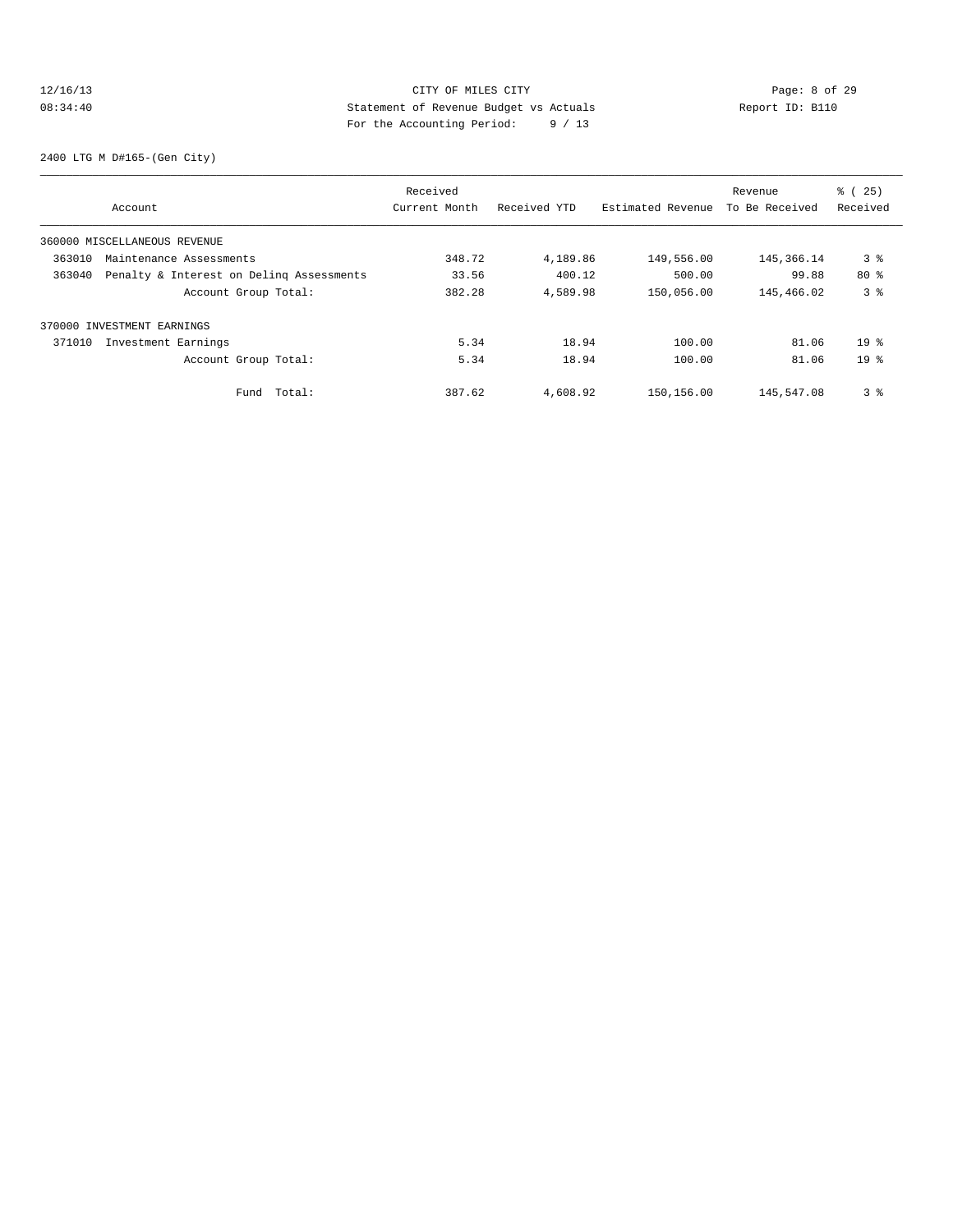# 12/16/13 CITY OF MILES CITY CHES CONTRIBUTE CONSUMING THE CONTRIBUTION OF MILES CITY CHES CONTRIBUTED PAGE: 9 of 29<br>
Statement of Revenue Budget vs Actuals Report ID: B110 08:34:40 Statement of Revenue Budget vs Actuals Report ID: B110 For the Accounting Period: 9 / 13

2420 LTG M D#167-(MilesAddn Etc)

|        |                                          | Received      |              |                   | Revenue        | % (25)          |
|--------|------------------------------------------|---------------|--------------|-------------------|----------------|-----------------|
|        | Account                                  | Current Month | Received YTD | Estimated Revenue | To Be Received | Received        |
|        | 360000 MISCELLANEOUS REVENUE             |               |              |                   |                |                 |
| 363010 | Maintenance Assessments                  | 217.41        | 1,110.59     | 27,235.00         | 26,124.41      | 4 %             |
| 363040 | Penalty & Interest on Deling Assessments | 24.57         | 125.01       | 100.00            | $-25.01$       | $125$ %         |
|        | Account Group Total:                     | 241.98        | 1,235.60     | 27,335.00         | 26,099.40      | 5 <sup>8</sup>  |
|        | 370000 INVESTMENT EARNINGS               |               |              |                   |                |                 |
| 371010 | Investment Earnings                      | 1.13          | 3.97         | 0.00              | $-3.97$        | $***$ %         |
|        | Account Group Total:                     | 1.13          | 3.97         | 0.00              | $-3.97$        | $***$ $\approx$ |
|        | Total:<br>Fund                           | 243.11        | 1,239.57     | 27,335.00         | 26,095.43      | 5 <sup>8</sup>  |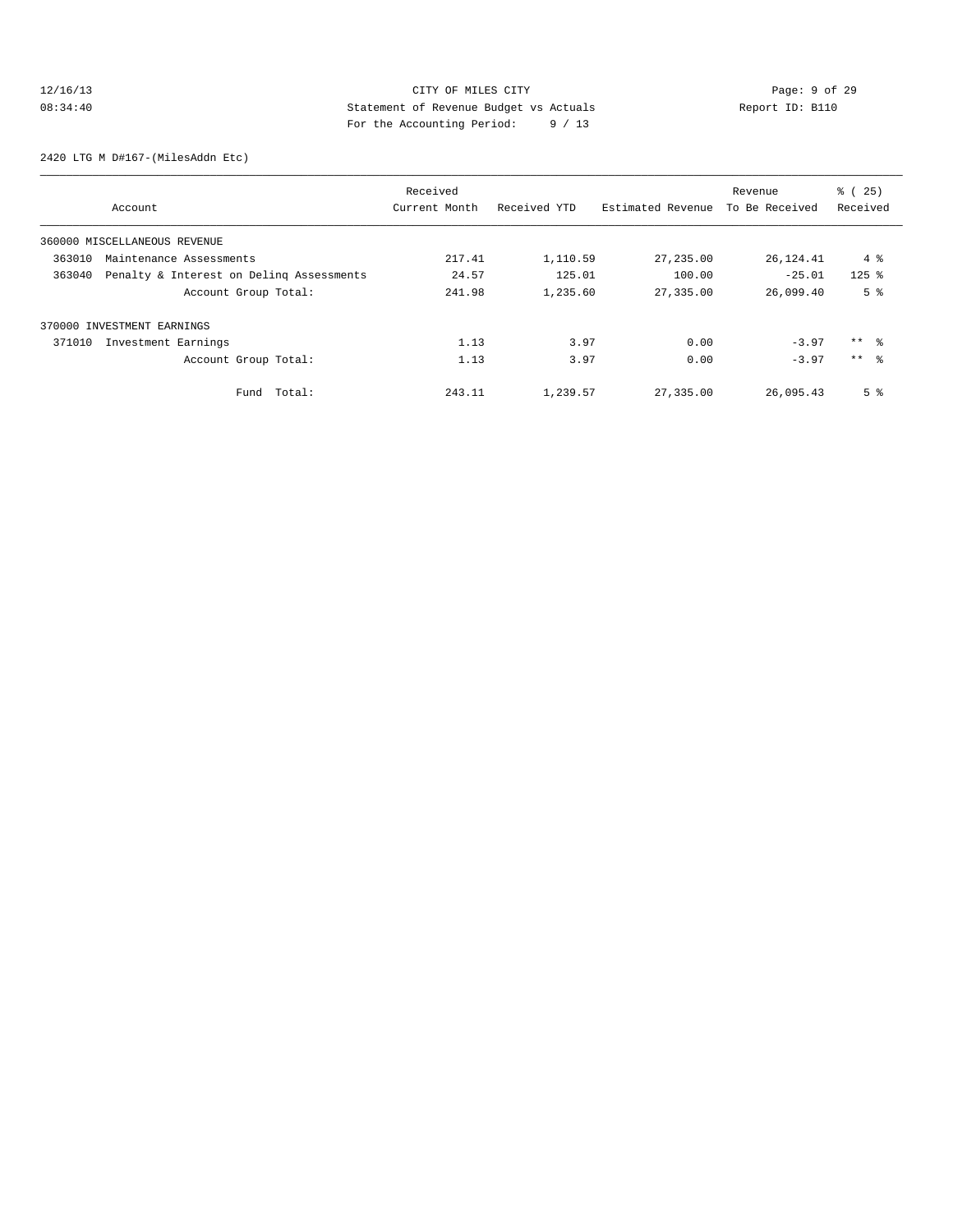# 12/16/13 Page: 10 of 29 08:34:40 Statement of Revenue Budget vs Actuals Report ID: B110 For the Accounting Period: 9 / 13

2430 LTG M D#171-(Balsam Est)

|                                                    | Received      |              |                   | Revenue        | % (25)          |
|----------------------------------------------------|---------------|--------------|-------------------|----------------|-----------------|
| Account                                            | Current Month | Received YTD | Estimated Revenue | To Be Received | Received        |
| 360000 MISCELLANEOUS REVENUE                       |               |              |                   |                |                 |
| 363010<br>Maintenance Assessments                  | 0.00          | 44.97        | 2,604.00          | 2,559.03       | 2 <sup>8</sup>  |
| Penalty & Interest on Deling Assessments<br>363040 | 0.00          | 2.07         | 0.00              | $-2.07$        | $***$ $\approx$ |
| Account Group Total:                               | 0.00          | 47.04        | 2,604.00          | 2,556.96       | 2 <sup>8</sup>  |
| 370000 INVESTMENT EARNINGS                         |               |              |                   |                |                 |
| 371010<br>Investment Earnings                      | 0.07          | 0.35         | 0.00              | $-0.35$        | $***$ %         |
| Account Group Total:                               | 0.07          | 0.35         | 0.00              | $-0.35$        | $***$ $\approx$ |
| Total:<br>Fund                                     | 0.07          | 47.39        | 2,604.00          | 2,556.61       | 2 <sub>8</sub>  |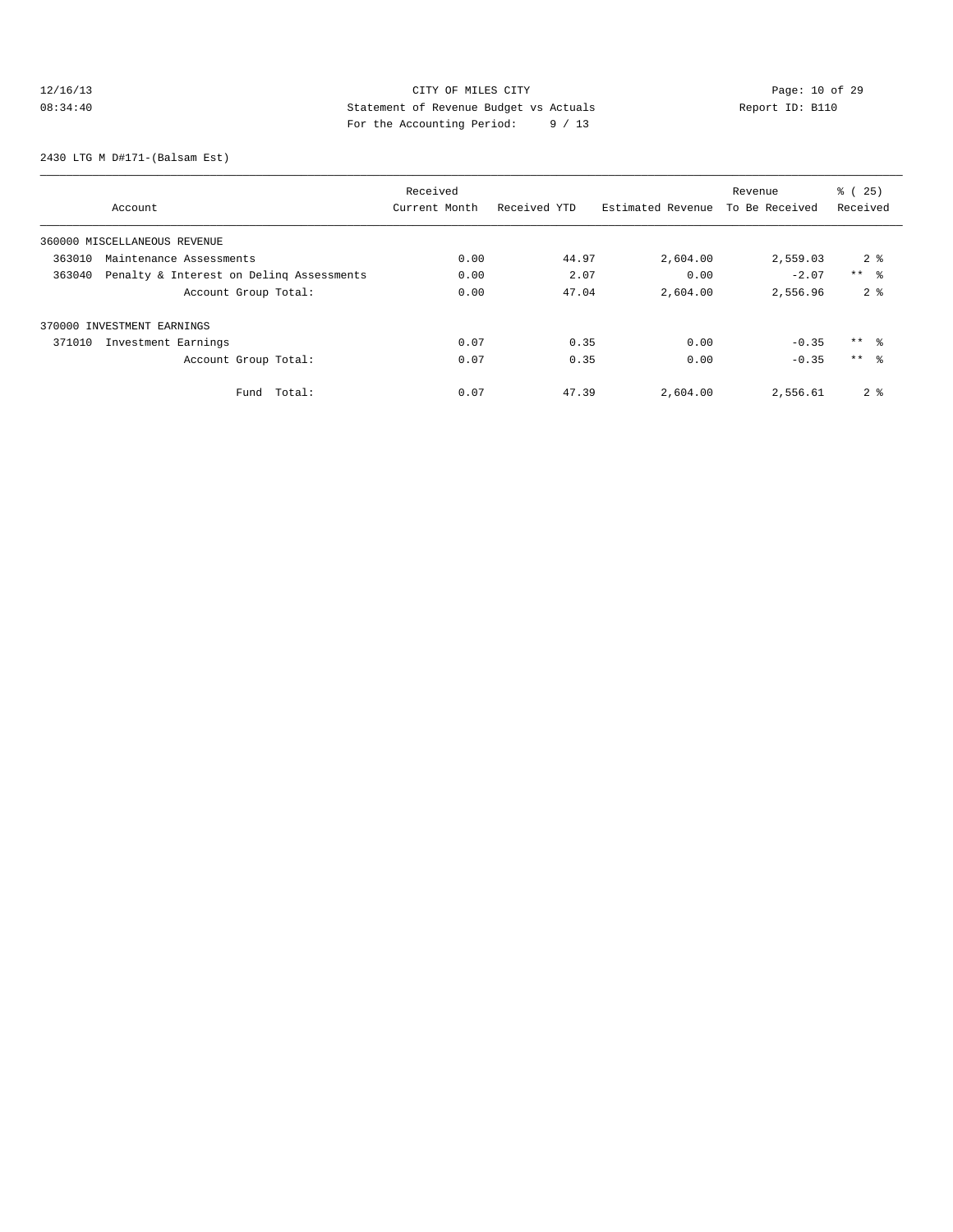# 12/16/13 Page: 11 of 29 08:34:40 Statement of Revenue Budget vs Actuals Report ID: B110 For the Accounting Period: 9 / 13

2440 LTG M D#172-(Main Str)

|        |                                          | Received      |              |                   | Revenue        | % (25)          |
|--------|------------------------------------------|---------------|--------------|-------------------|----------------|-----------------|
|        | Account                                  | Current Month | Received YTD | Estimated Revenue | To Be Received | Received        |
|        | 360000 MISCELLANEOUS REVENUE             |               |              |                   |                |                 |
| 363010 | Maintenance Assessments                  | 0.00          | 921.91       | 8,393.00          | 7,471.09       | 11 <sup>8</sup> |
| 363040 | Penalty & Interest on Deling Assessments | 0.00          | 145.67       | 100.00            | $-45.67$       | $146$ %         |
|        | Account Group Total:                     | 0.00          | 1,067.58     | 8,493.00          | 7.425.42       | $13*$           |
|        | 370000 INVESTMENT EARNINGS               |               |              |                   |                |                 |
| 371010 | Investment Earnings                      | 1.93          | 6.05         | 50.00             | 43.95          | $12*$           |
|        | Account Group Total:                     | 1.93          | 6.05         | 50.00             | 43.95          | $12*$           |
|        | Total:<br>Fund                           | 1.93          | 1,073.63     | 8,543.00          | 7,469.37       | $13*$           |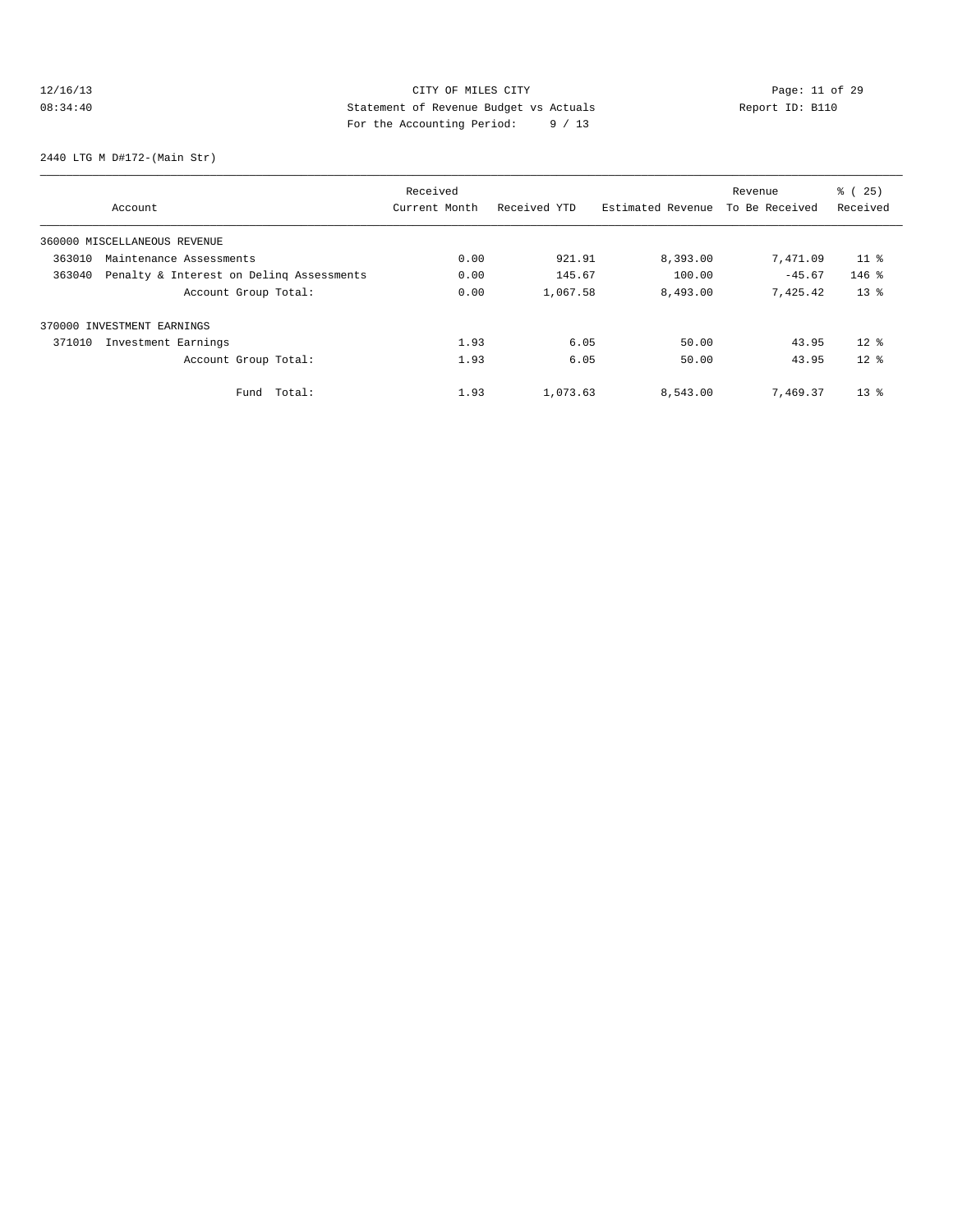# 12/16/13 CITY OF MILES CITY<br>
08:34:40 CHES CITY DESPARE ENGLIS PARENT DESPARE ENGLISHED PAGES 29<br>
For the becomption Depical of 12 08:34:40 Statement of Revenue Budget vs Actuals Report ID: B110 For the Accounting Period: 9 / 13

2450 LTG M D#195-(SG-Trico)

|        |                                          | Received      |              |                   | Revenue        | % (25)          |
|--------|------------------------------------------|---------------|--------------|-------------------|----------------|-----------------|
|        | Account                                  | Current Month | Received YTD | Estimated Revenue | To Be Received | Received        |
|        | 360000 MISCELLANEOUS REVENUE             |               |              |                   |                |                 |
| 363010 | Maintenance Assessments                  | 0.00          | 63.13        | 6,114.00          | 6,050.87       | 1 <sup>8</sup>  |
| 363040 | Penalty & Interest on Deling Assessments | 0.00          | 3.19         | 0.00              | $-3.19$        | $***$ $\approx$ |
|        | Account Group Total:                     | 0.00          | 66.32        | 6,114.00          | 6,047.68       | 1 <sup>8</sup>  |
|        | 370000 INVESTMENT EARNINGS               |               |              |                   |                |                 |
| 371010 | Investment Earnings                      | 0.08          | 0.39         | 0.00              | $-0.39$        | $***$ $\approx$ |
|        | Account Group Total:                     | 0.08          | 0.39         | 0.00              | $-0.39$        | $***$ %         |
|        | Total:<br>Fund                           | 0.08          | 66.71        | 6,114.00          | 6,047.29       | 1 <sup>8</sup>  |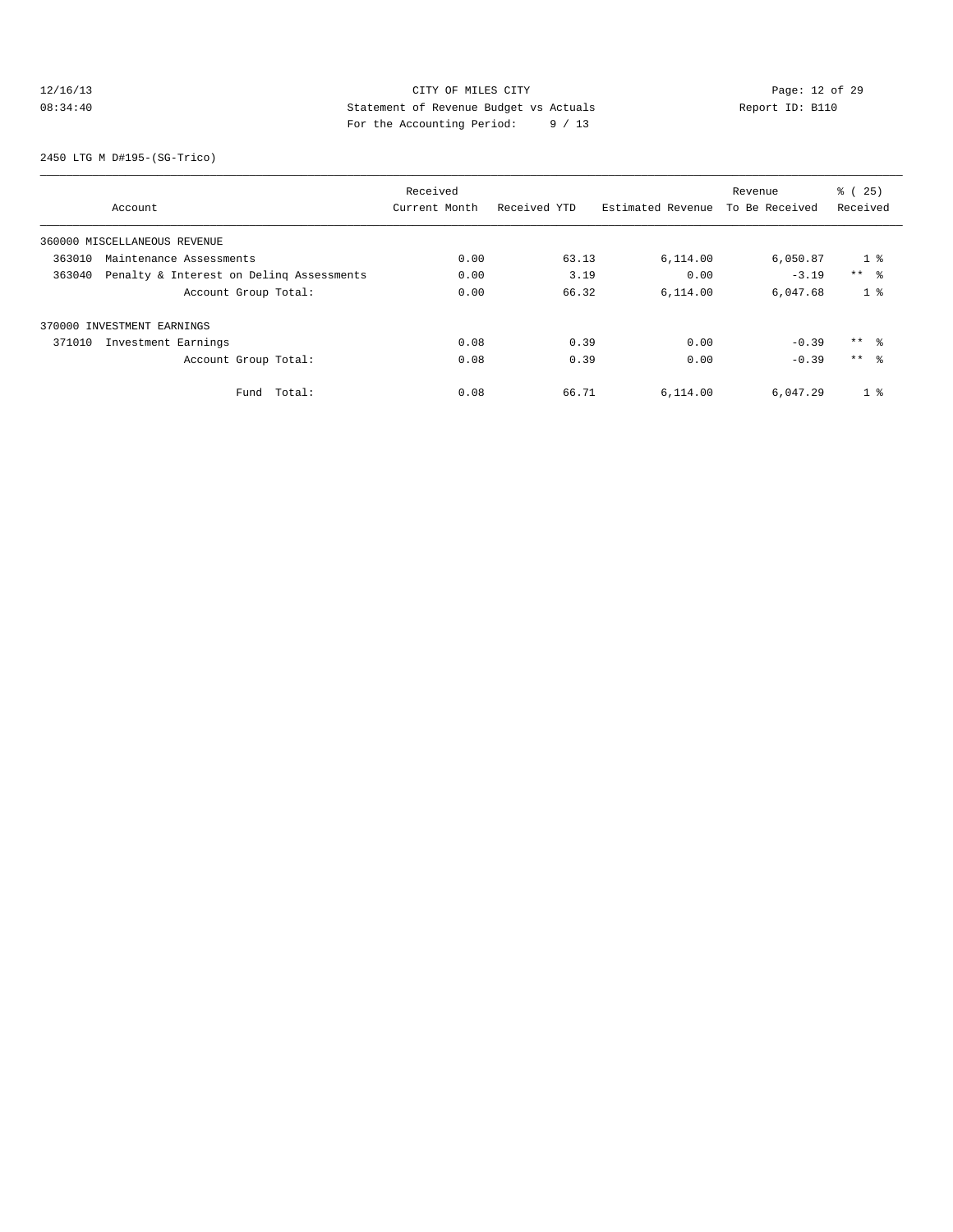#### 12/16/13 Page: 13 of 29 08:34:40 Statement of Revenue Budget vs Actuals Report ID: B110 For the Accounting Period: 9 / 13

2470 LTG M D#202-(SG-MDU&NV)

|        |                                          | Received      |              |                   | Revenue        | % (25)         |
|--------|------------------------------------------|---------------|--------------|-------------------|----------------|----------------|
|        | Account                                  | Current Month | Received YTD | Estimated Revenue | To Be Received | Received       |
|        | 360000 MISCELLANEOUS REVENUE             |               |              |                   |                |                |
| 363010 | Maintenance Assessments                  | 0.00          | 57.22        | 7,615.00          | 7,557.78       | 1 <sup>°</sup> |
| 363040 | Penalty & Interest on Deling Assessments | 0.00          | 2.64         | 10.00             | 7.36           | $26$ $%$       |
|        | Account Group Total:                     | 0.00          | 59.86        | 7,625.00          | 7,565.14       | 1 <sup>8</sup> |
|        | 370000 INVESTMENT EARNINGS               |               |              |                   |                |                |
| 371010 | Investment Earnings                      | 0.11          | 0.57         | 0.00              | $-0.57$        | $***$ 8        |
|        | Account Group Total:                     | 0.11          | 0.57         | 0.00              | $-0.57$        | $***$ 8        |
|        | Fund Total:                              | 0.11          | 60.43        | 7.625.00          | 7.564.57       | $1 \circ$      |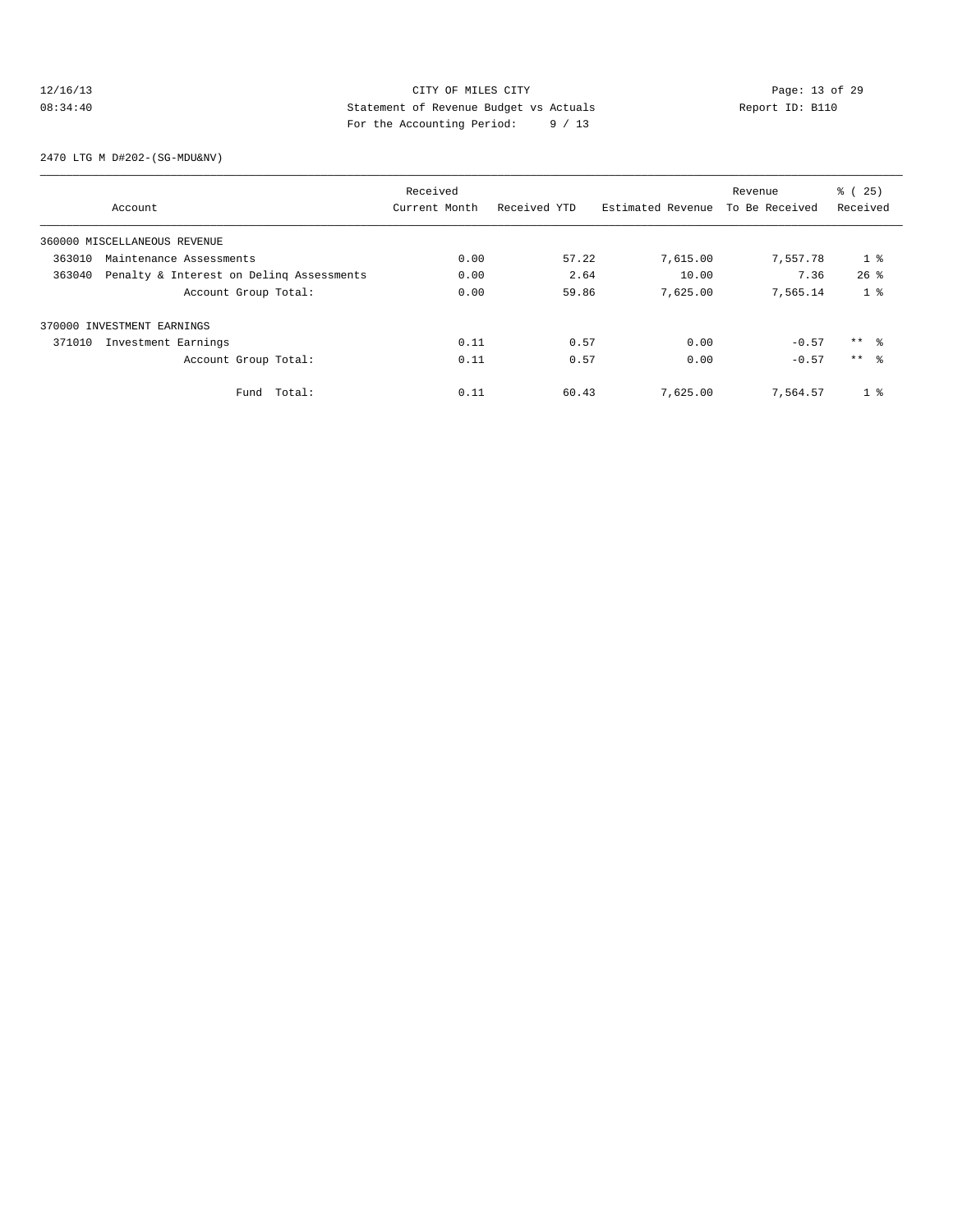#### 12/16/13 Page: 14 of 29 08:34:40 Statement of Revenue Budget vs Actuals Report ID: B110 For the Accounting Period: 9 / 13

2480 LTG M M#173-(Milestown Estates)

|        |                                          | Received      |              |                   | Revenue        | % (25)          |
|--------|------------------------------------------|---------------|--------------|-------------------|----------------|-----------------|
|        | Account                                  | Current Month | Received YTD | Estimated Revenue | To Be Received | Received        |
|        | 360000 MISCELLANEOUS REVENUE             |               |              |                   |                |                 |
| 363010 | Maintenance Assessments                  | 0.00          | 17.98        | 794.00            | 776.02         | 2 <sup>8</sup>  |
| 363040 | Penalty & Interest on Deling Assessments | 0.00          | 0.83         | 0.00              | $-0.83$        | $***$ $\approx$ |
|        | Account Group Total:                     | 0.00          | 18.81        | 794.00            | 775.19         | 2 <sup>8</sup>  |
|        | 370000 INVESTMENT EARNINGS               |               |              |                   |                |                 |
| 371010 | Investment Earnings                      | 0.15          | 0.46         | 0.00              | $-0.46$        | $***$ $\approx$ |
|        | Account Group Total:                     | 0.15          | 0.46         | 0.00              | $-0.46$        | $***$ 8         |
|        | Total:<br>Fund                           | 0.15          | 19.27        | 794.00            | 774.73         | 2 <sup>8</sup>  |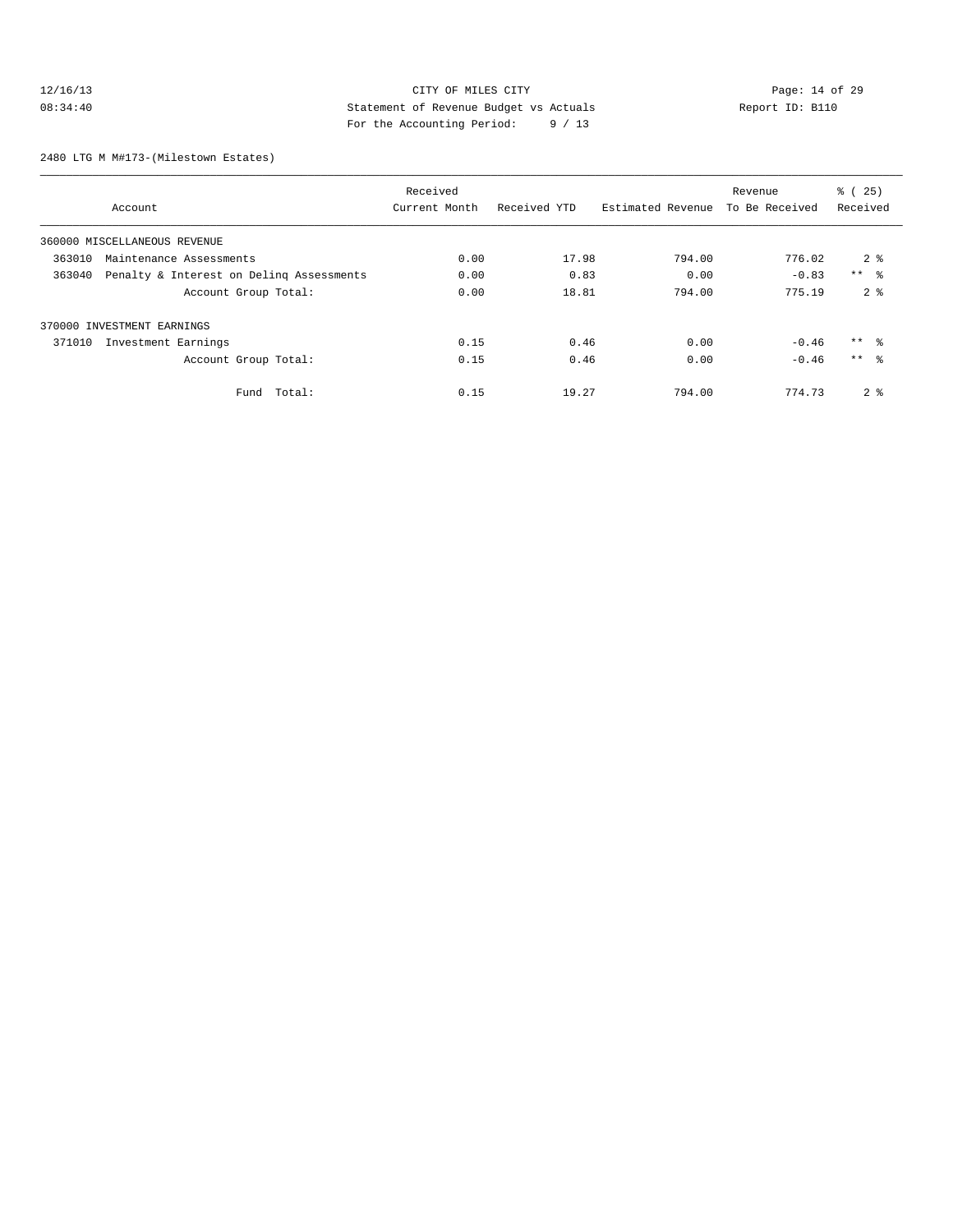# 12/16/13 Page: 15 of 29 08:34:40 Statement of Revenue Budget vs Actuals Report ID: B110 For the Accounting Period: 9 / 13

2510 STR MAINT DIST #204

| Account                                            | Received<br>Current Month | Received YTD | Estimated Revenue | Revenue<br>To Be Received | % (25)<br>Received |
|----------------------------------------------------|---------------------------|--------------|-------------------|---------------------------|--------------------|
| 360000 MISCELLANEOUS REVENUE                       |                           |              |                   |                           |                    |
| 363010<br>Maintenance Assessments                  | 2,264.01                  | 19, 119.83   | 963, 243.00       | 944, 123. 17              | 2 <sup>8</sup>     |
| Penalty & Interest on Deling Assessments<br>363040 | 225.18                    | 1,839.86     | 1,000.00          | $-839.86$                 | 184 %              |
| Account Group Total:                               | 2,489.19                  | 20,959.69    | 964, 243.00       | 943, 283. 31              | 2 <sup>8</sup>     |
| 370000 INVESTMENT EARNINGS                         |                           |              |                   |                           |                    |
| 371010<br>Investment Earnings                      | 73.89                     | 231.18       | 400.00            | 168.82                    | 58 %               |
| Account Group Total:                               | 73.89                     | 231.18       | 400.00            | 168.82                    | 58 %               |
| 380000 OTHER FINANCING SOURCES                     |                           |              |                   |                           |                    |
| 383000<br>Interfund Operating Transfer             | 0.00                      | 0.00         | 90,633.00         | 90,633.00                 | 0 <sup>8</sup>     |
| Account Group Total:                               | 0.00                      | 0.00         | 90,633.00         | 90,633.00                 | 0 <sup>8</sup>     |
| Total:<br>Fund                                     | 2,563.08                  | 21,190.87    | 1,055,276.00      | 1,034,085.13              | 2 <sup>8</sup>     |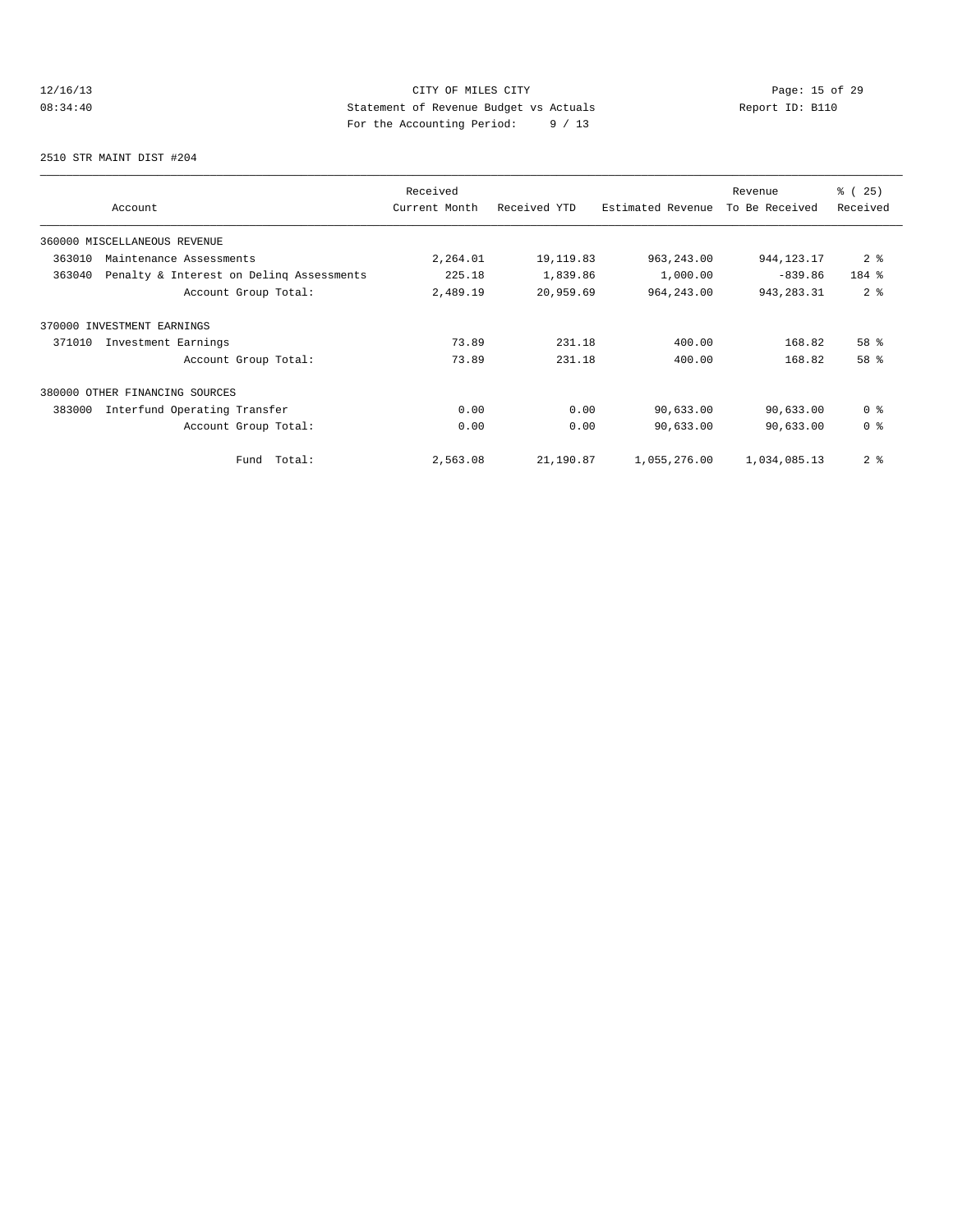# 12/16/13 Page: 16 of 29 08:34:40 Statement of Revenue Budget vs Actuals Report ID: B110 For the Accounting Period: 9 / 13

2520 STR MAINT DIST #205

| Account                                            | Received<br>Current Month | Received YTD | Estimated Revenue | Revenue<br>To Be Received | % (25)<br>Received |
|----------------------------------------------------|---------------------------|--------------|-------------------|---------------------------|--------------------|
| 360000 MISCELLANEOUS REVENUE                       |                           |              |                   |                           |                    |
| 363010<br>Maintenance Assessments                  | 135.26                    | 7,376.71     | 258,450.00        | 251,073.29                | 3%                 |
| Penalty & Interest on Deling Assessments<br>363040 | 9.43                      | 296.67       | 1,000.00          | 703.33                    | $30*$              |
| Account Group Total:                               | 144.69                    | 7,673.38     | 259,450.00        | 251,776.62                | 3 <sup>8</sup>     |
| 370000 INVESTMENT EARNINGS                         |                           |              |                   |                           |                    |
| Investment Earnings<br>371010                      | 29.98                     | 91.53        | 400.00            | 308.47                    | $23$ $%$           |
| Account Group Total:                               | 29.98                     | 91.53        | 400.00            | 308.47                    | $23$ $%$           |
| 380000 OTHER FINANCING SOURCES                     |                           |              |                   |                           |                    |
| 383000<br>Interfund Operating Transfer             | 0.00                      | 0.00         | 90,633.00         | 90,633.00                 | 0 <sup>8</sup>     |
| Account Group Total:                               | 0.00                      | 0.00         | 90,633.00         | 90,633.00                 | 0 <sup>8</sup>     |
| Total:<br>Fund                                     | 174.67                    | 7,764.91     | 350,483.00        | 342,718.09                | 2 <sub>8</sub>     |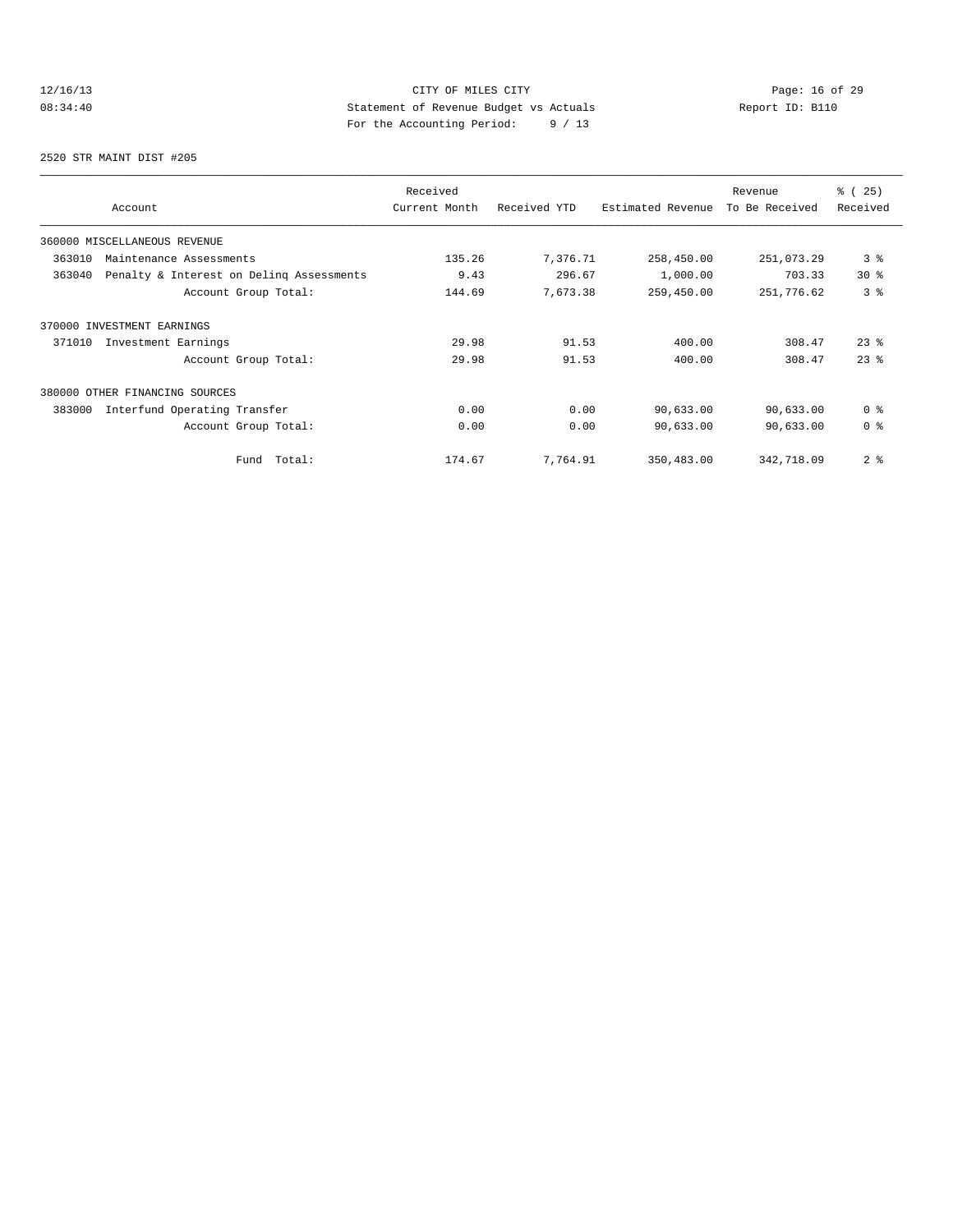#### 12/16/13 Page: 17 of 29 08:34:40 Statement of Revenue Budget vs Actuals Report ID: B110 For the Accounting Period: 9 / 13

2540 STR MAINT DIST#207-(MILESTOWN ESTATES)

|        |                                          | Received      |              |                   | Revenue        | % (25)          |
|--------|------------------------------------------|---------------|--------------|-------------------|----------------|-----------------|
|        | Account                                  | Current Month | Received YTD | Estimated Revenue | To Be Received | Received        |
|        | 360000 MISCELLANEOUS REVENUE             |               |              |                   |                |                 |
| 363010 | Maintenance Assessments                  | 0.00          | 50.00        | 4,216.00          | 4,166.00       | 1 <sup>8</sup>  |
| 363040 | Penalty & Interest on Deling Assessments | 0.00          | 129.46       | 0.00              | $-129.46$      | $***$ $\approx$ |
|        | Account Group Total:                     | 0.00          | 179.46       | 4,216.00          | 4,036.54       | $4\degree$      |
|        | 370000 INVESTMENT EARNINGS               |               |              |                   |                |                 |
| 371010 | Investment Earnings                      | 0.26          | 0.84         | 0.00              | $-0.84$        | $***$ $\approx$ |
|        | Account Group Total:                     | 0.26          | 0.84         | 0.00              | $-0.84$        | $***$ %         |
|        | Total:<br>Fund                           | 0.26          | 180.30       | 4,216.00          | 4,035.70       | $4\degree$      |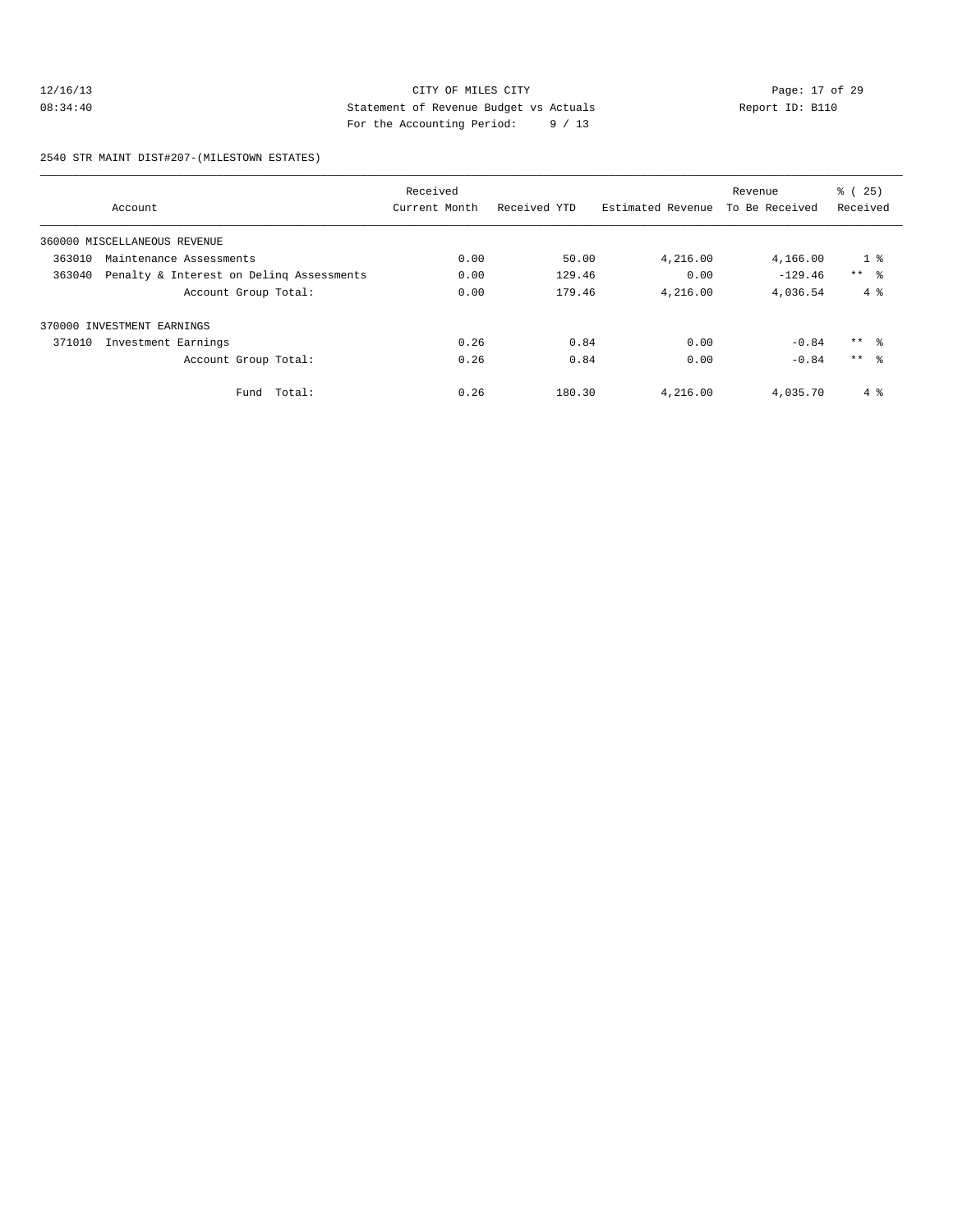# 12/16/13 CITY OF MILES CITY Page: 18 of 29 08:34:40 Statement of Revenue Budget vs Actuals Report ID: B110 For the Accounting Period: 9 / 13

2820 GAS TAX

| Account                              | Received<br>Current Month | Received YTD | Estimated Revenue | Revenue<br>To Be Received | 8 (25)<br>Received |
|--------------------------------------|---------------------------|--------------|-------------------|---------------------------|--------------------|
| 330000 INTERGOVERNMENTAL REVENUES    |                           |              |                   |                           |                    |
| Gasoline Tax Apportionment<br>335040 | 15,182.32                 | 45,547.01    | 182,188.00        | 136,640.99                | $25$ $\frac{6}{5}$ |
| Account Group Total:                 | 15,182.32                 | 45,547.01    | 182,188.00        | 136,640.99                | $25$ $\frac{6}{5}$ |
| Fund Total:                          | 15,182.32                 | 45,547.01    | 182,188.00        | 136,640.99                | $25$ %             |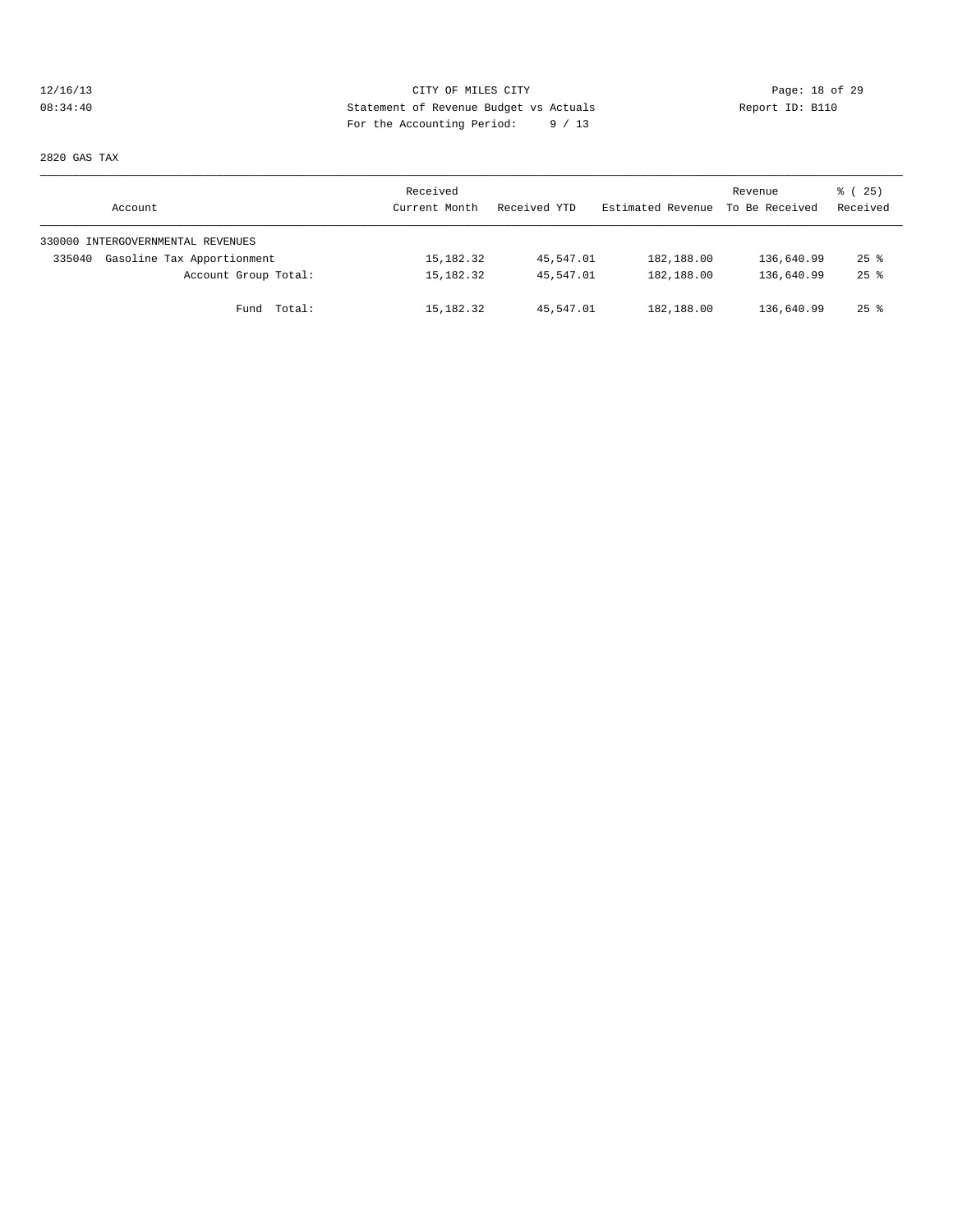# 12/16/13 CITY OF MILES CITY<br>
08:34:40 CHES CITY DESPUTE DUPER SERVICE DESCRIPTION PAGE: 19 of 29<br>
For the Accounting Positel (19 of 19 of 19 of 19 of 19 of 19 of 29 of 29 of 29 of 29 of 29 of 29 of 29 of 29 of 29 of 29 of 08:34:40 Statement of Revenue Budget vs Actuals Report ID: B110 For the Accounting Period: 9 / 13

#### 2850 911 EMERGENCY

|        |                                   | Received      |              |                   | Revenue        | % (25)          |
|--------|-----------------------------------|---------------|--------------|-------------------|----------------|-----------------|
|        | Account                           | Current Month | Received YTD | Estimated Revenue | To Be Received | Received        |
|        | 330000 INTERGOVERNMENTAL REVENUES |               |              |                   |                |                 |
| 335080 | Basic 911 Funds                   | $-15,873.42$  | 0.00         | 65,244.00         | 65,244.00      | 0 <sup>8</sup>  |
| 335081 | Enhanced 911 Funds                | $-15,873.42$  | 0.00         | 65,244.00         | 65,244.00      | 0 <sup>8</sup>  |
| 335082 | 911 - WIRELESS FUNDS              | $-19, 222.68$ | 0.00         | 78,217.00         | 78,217.00      | 0 <sup>8</sup>  |
|        | Account Group Total:              | $-50,969.52$  | 0.00         | 208,705.00        | 208,705.00     | 0 <sup>8</sup>  |
|        | 370000 INVESTMENT EARNINGS        |               |              |                   |                |                 |
| 371010 | Investment Earnings               | 8.91          | 22.25        | 200.00            | 177.75         | 11 <sup>8</sup> |
|        | Account Group Total:              | 8.91          | 22.25        | 200.00            | 177.75         | 11 <sup>8</sup> |
|        | Total:<br>Fund                    | $-50,960.61$  | 22.25        | 208,905.00        | 208,882.75     | 0 %             |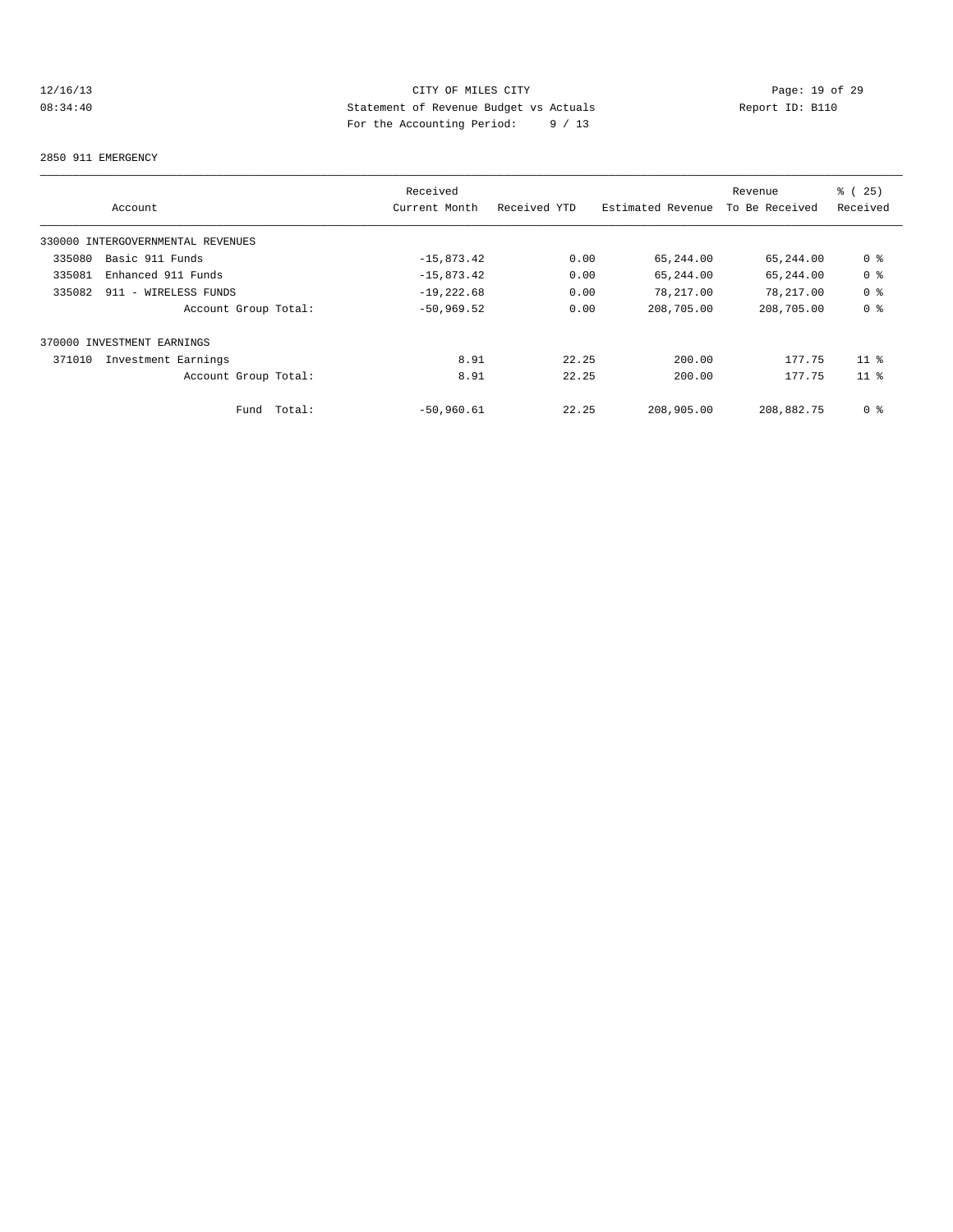# 12/16/13 Page: 20 of 29 08:34:40 Statement of Revenue Budget vs Actuals Report ID: B110 For the Accounting Period: 9 / 13

#### 2880 LIBRARY GRANTS

|        | Account                           | Received<br>Current Month | Received YTD | Estimated Revenue | Revenue<br>To Be Received | % (25)<br>Received |
|--------|-----------------------------------|---------------------------|--------------|-------------------|---------------------------|--------------------|
|        | 330000 INTERGOVERNMENTAL REVENUES |                           |              |                   |                           |                    |
| 334100 | Library - State Aid               | 0.00                      | 0.00         | 5,398.00          | 5,398,00                  | 0 %                |
| 334101 | HB#193-Interlibrary Loan Reimb    | 0.00                      | 0.00         | 2,500.00          | 2,500.00                  | 0 <sup>8</sup>     |
| 334105 | Sagebrush Fed/Coal Sev Tax        | 0.00                      | 0.00         | 6,160.00          | 6,160.00                  | 0 <sub>8</sub>     |
|        | Account Group Total:              | 0.00                      | 0.00         | 14,058.00         | 14,058.00                 | 0 <sub>8</sub>     |
|        | Total:<br>Fund                    | 0.00                      | 0.00         | 14,058.00         | 14,058.00                 | 0 %                |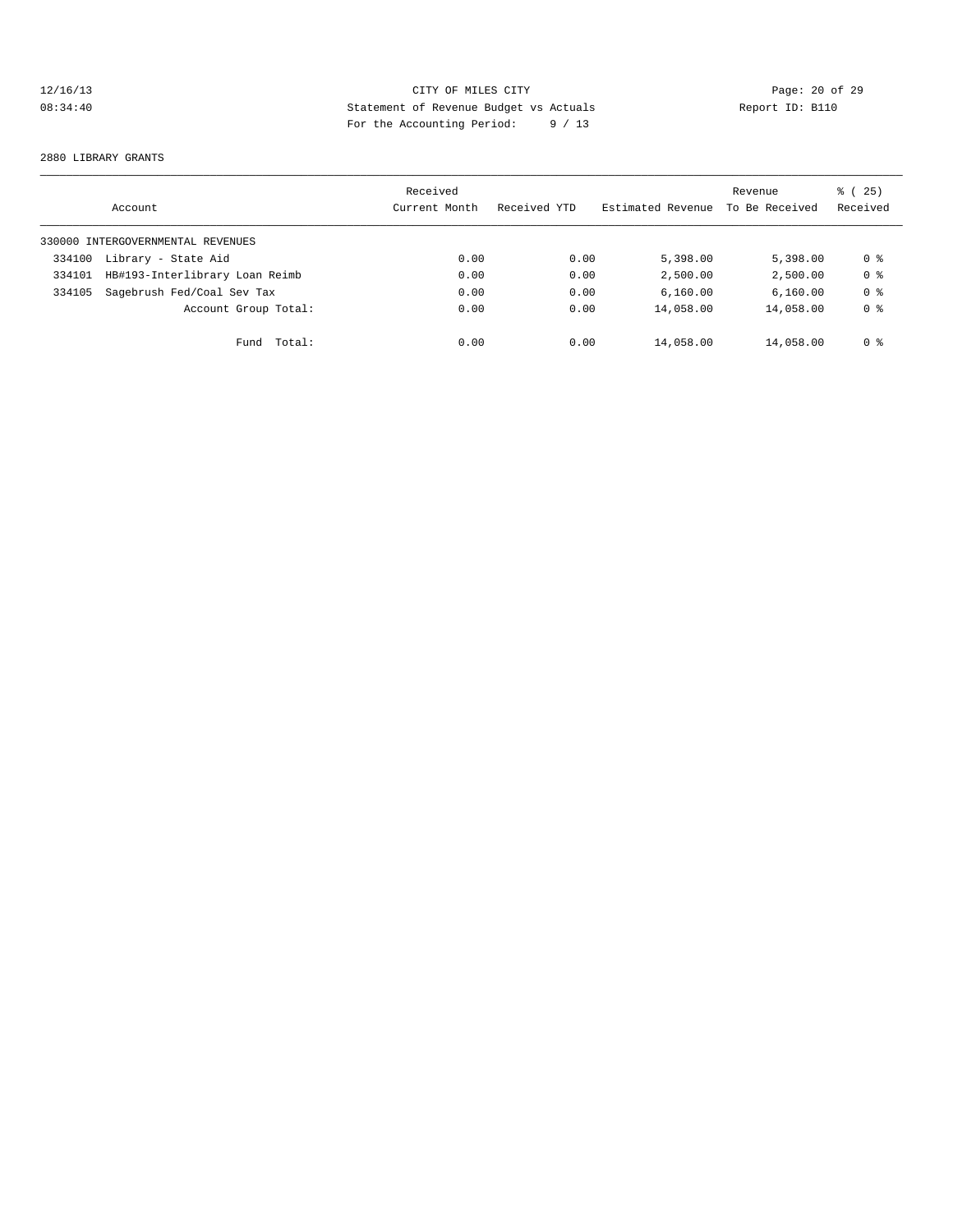# 12/16/13 Page: 21 of 29 08:34:40 Statement of Revenue Budget vs Actuals Report ID: B110 For the Accounting Period: 9 / 13

2935 Historic Preservation

|        |                                      | Received      |              |                   | Revenue        | % (25)         |
|--------|--------------------------------------|---------------|--------------|-------------------|----------------|----------------|
|        | Account                              | Current Month | Received YTD | Estimated Revenue | To Be Received | Received       |
|        | 330000 INTERGOVERNMENTAL REVENUES    |               |              |                   |                |                |
| 334000 | State Grants                         | 1,375.00      | 1,375.00     | 5,225.00          | 3,850.00       | $26$ %         |
|        | Account Group Total:                 | 1,375.00      | 1,375.00     | 5,225.00          | 3,850.00       | 26%            |
|        | 340000 Charges for Services          |               |              |                   |                |                |
| 346080 | Preservation Service Fees            | 0.00          | 0.00         | 1,200.00          | 1,200.00       | 0 <sup>8</sup> |
|        | Account Group Total:                 | 0.00          | 0.00         | 1,200.00          | 1,200.00       | 0 <sup>8</sup> |
|        | 360000 MISCELLANEOUS REVENUE         |               |              |                   |                |                |
| 362020 | MISC REVENUE                         | 0.00          | 1.99         | 0.00              | $-1.99$        | $***$ $ -$     |
| 365050 | Preservation-lLPAnderson Grant       | 7,258.00      | 7.258.00     | 7,258.00          | 0.00           | $100*$         |
| 365070 | Custer Co. Historical Society (CCHS) | 0.00          | 0.00         | 5,023.00          | 5,023.00       | 0 <sup>8</sup> |
|        | Account Group Total:                 | 7,258.00      | 7,259.99     | 12,281.00         | 5,021.01       | 59 %           |
|        | 380000 OTHER FINANCING SOURCES       |               |              |                   |                |                |
| 383000 | Interfund Operating Transfer         | 0.00          | 0.00         | 8,000.00          | 8,000.00       | 0 <sup>8</sup> |
|        | Account Group Total:                 | 0.00          | 0.00         | 8,000.00          | 8,000.00       | 0 <sup>8</sup> |
|        | Fund Total:                          | 8,633.00      | 8,634.99     | 26,706.00         | 18,071.01      | 328            |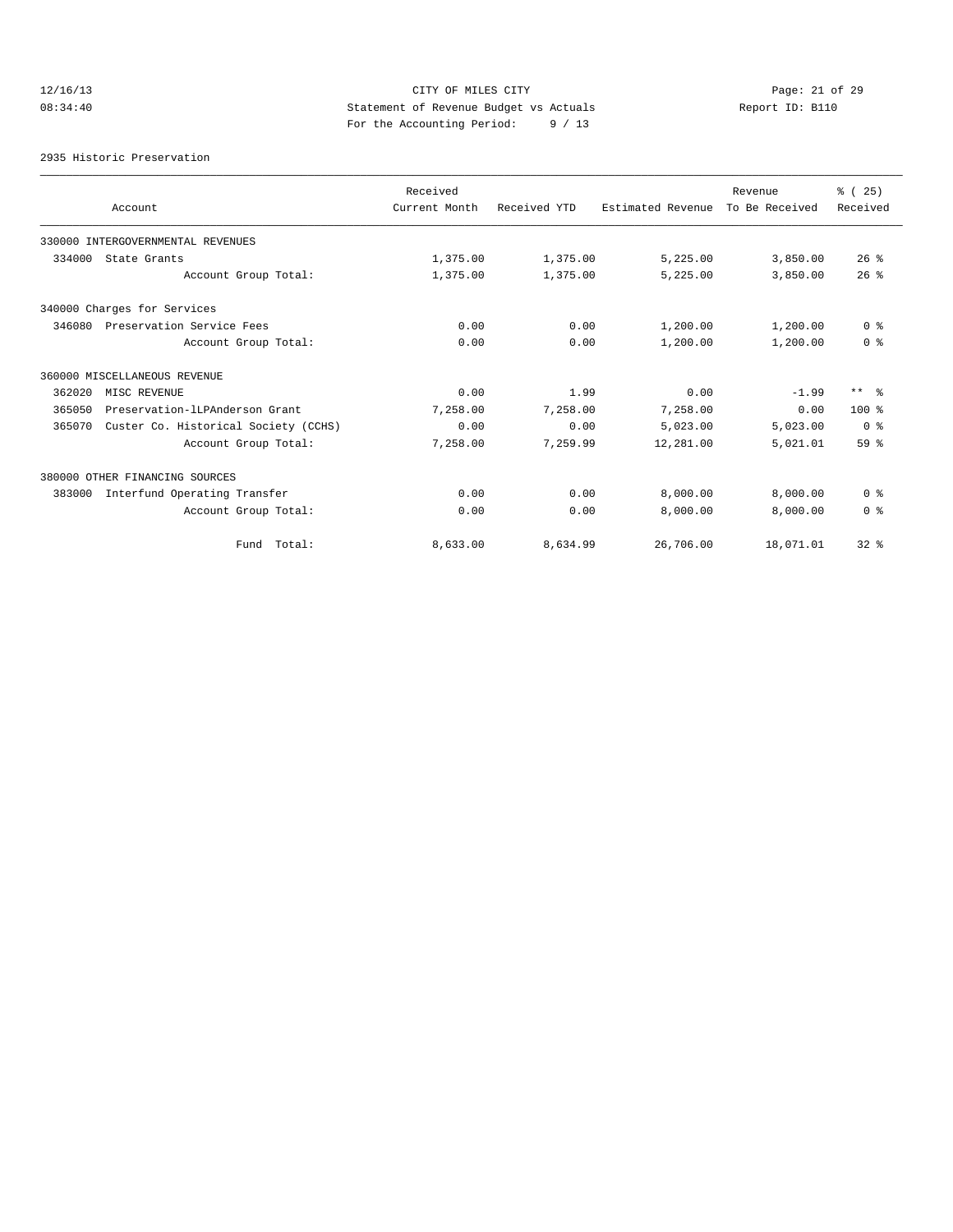#### 12/16/13 CITY OF MILES CITY<br>
08:34:40 Page: 22 of 29<br>
Statement of Revenue Budget vs Actuals<br>
For the Accumption Deviasion (11) 08:34:40 Statement of Revenue Budget vs Actuals Report ID: B110 For the Accounting Period: 9 / 13

2985 RETIRED SENIOR VOLUNTEER PROG (RSVP)

|        | Account                           | Received<br>Current Month | Received YTD | Estimated Revenue | Revenue<br>To Be Received | % (25)<br>Received |
|--------|-----------------------------------|---------------------------|--------------|-------------------|---------------------------|--------------------|
|        | 330000 INTERGOVERNMENTAL REVENUES |                           |              |                   |                           |                    |
| 331165 | RSVP FEDERAL GRANTS               | 5,116.68                  | 16,192.57    | 58,228.00         | 42,035.43                 | $28*$              |
|        | Account Group Total:              | 5,116.68                  | 16,192.57    | 58,228.00         | 42,035.43                 | $28$ $%$           |
|        | 360000 MISCELLANEOUS REVENUE      |                           |              |                   |                           |                    |
| 362020 | MISC REVENUE                      | 4,252.87                  | 4,458.16     | 10,000.00         | 5,541.84                  | $45$ $\frac{6}{3}$ |
| 365000 | Contributions and Donations       | 0.00                      | 0.00         | 2,746.00          | 2,746.00                  | 0 <sup>8</sup>     |
|        | Account Group Total:              | 4,252.87                  | 4,458.16     | 12,746.00         | 8,287.84                  | 35 <sup>8</sup>    |
|        | 370000 INVESTMENT EARNINGS        |                           |              |                   |                           |                    |
| 371010 | Investment Earnings               | 1.59                      | 4.45         | 0.00              | $-4.45$                   | $***$ $\approx$    |
|        | Account Group Total:              | 1.59                      | 4.45         | 0.00              | $-4.45$                   | $***$ $\approx$    |
|        | Fund Total:                       | 9,371.14                  | 20,655.18    | 70,974.00         | 50,318.82                 | $29$ $%$           |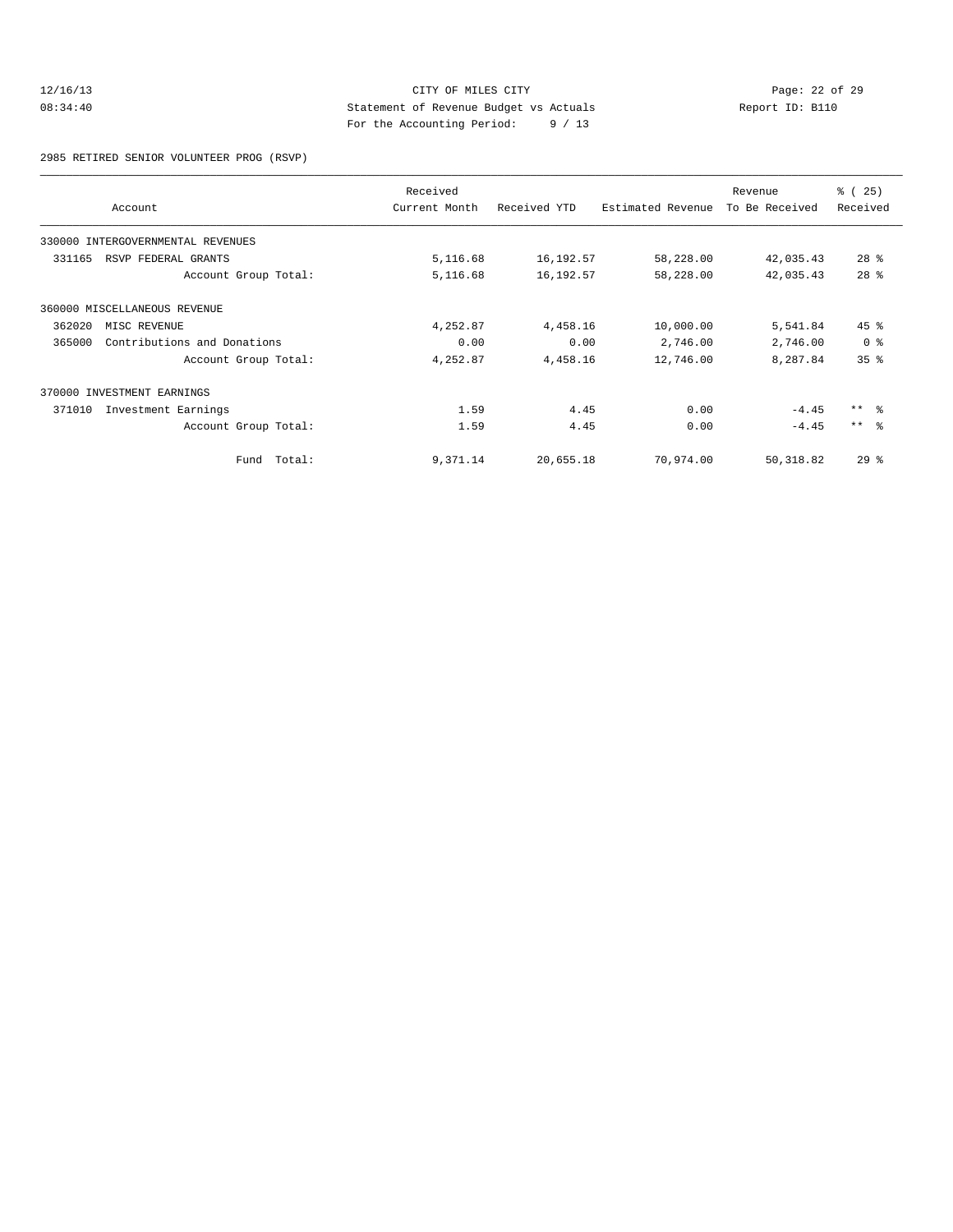#### 12/16/13 Page: 23 of 29 08:34:40 Statement of Revenue Budget vs Actuals Report ID: B110 For the Accounting Period: 9 / 13

4000 General Fund Capitol Improvement Fund

|                                        | Received      |              | Revenue           |                | % (25)         |  |
|----------------------------------------|---------------|--------------|-------------------|----------------|----------------|--|
| Account                                | Current Month | Received YTD | Estimated Revenue | To Be Received | Received       |  |
| 370000 INVESTMENT EARNINGS             |               |              |                   |                |                |  |
| 371010<br>Investment Earnings          | 28.57         | 85.78        | 0.00              | $-85.78$       | $***$ %        |  |
| Account Group Total:                   | 28.57         | 85.78        | 0.00              | $-85.78$       | $***$ 8        |  |
| 380000 OTHER FINANCING SOURCES         |               |              |                   |                |                |  |
| 383000<br>Interfund Operating Transfer | 0.00          | 0.00         | 46,000.00         | 46,000.00      | 0 <sub>8</sub> |  |
| Account Group Total:                   | 0.00          | 0.00         | 46,000.00         | 46,000.00      | 0 <sub>8</sub> |  |
| Total:<br>Fund                         | 28.57         | 85.78        | 46,000.00         | 45,914.22      | 0 <sup>8</sup> |  |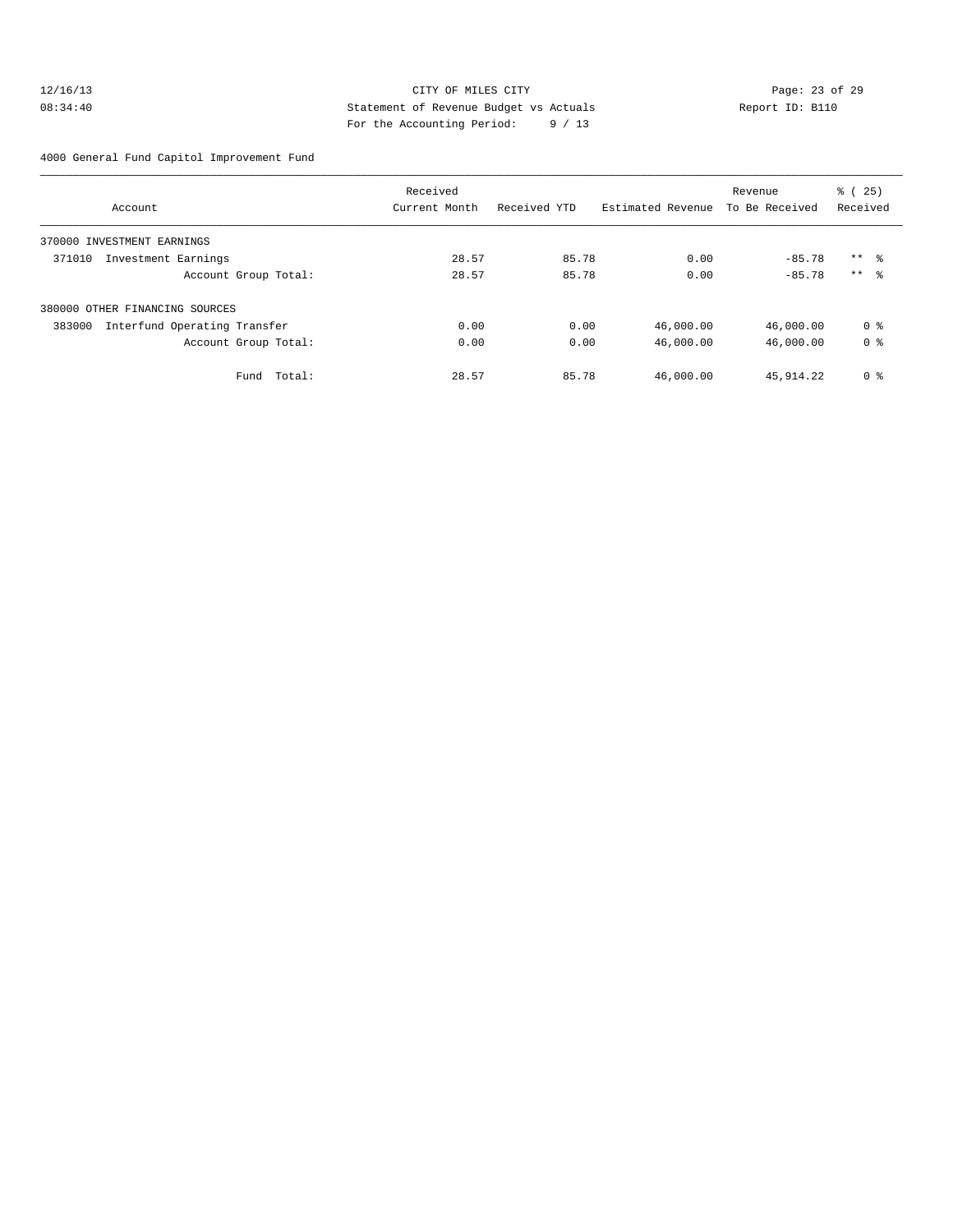#### 12/16/13 Page: 24 of 29 08:34:40 Statement of Revenue Budget vs Actuals Report ID: B110 For the Accounting Period: 9 / 13

4060 CAPITAL IMPROV-PUBLIC WORKS

|        | Account                            | Received<br>Current Month | Received YTD | Estimated Revenue | Revenue<br>To Be Received | % (25)<br>Received |
|--------|------------------------------------|---------------------------|--------------|-------------------|---------------------------|--------------------|
|        | 320000 LICENSES AND PERMITS        |                           |              |                   |                           |                    |
| 323040 | Other Miscellaneous Permits        | 1,050.00                  | 2,050.00     | 2,500.00          | 450.00                    | $82*$              |
|        | Account Group Total:               | 1,050.00                  | 2,050.00     | 2,500.00          | 450.00                    | $82*$              |
|        | 340000 Charges for Services        |                           |              |                   |                           |                    |
| 343014 | Street Cleaning                    | 0.00                      | 0.00         | 8,490.00          | 8,490.00                  | 0 <sup>8</sup>     |
| 343016 | Prkg Vio/Off Str-Impnd Fees        | 15.00                     | 15.00        | 500.00            | 485.00                    | 3 <sup>8</sup>     |
| 343018 | Sale of Street & Roadway Materials | 0.00                      | 1,600.50     | 0.00              | $-1,600.50$               | $***$ $\approx$    |
|        | Account Group Total:               | 15.00                     | 1,615.50     | 8,990.00          | 7.374.50                  | 18 <sup>8</sup>    |
|        | 370000 INVESTMENT EARNINGS         |                           |              |                   |                           |                    |
| 371010 | Investment Earnings                | 10.20                     | 35.81        | 0.00              | $-35.81$                  | $***$ %            |
|        | Account Group Total:               | 10.20                     | 35.81        | 0.00              | $-35.81$                  | $***$ $\approx$    |
|        | 380000 OTHER FINANCING SOURCES     |                           |              |                   |                           |                    |
| 383000 | Interfund Operating Transfer       | 0.00                      | 0.00         | 20,000.00         | 20,000.00                 | 0 <sup>8</sup>     |
|        | Account Group Total:               | 0.00                      | 0.00         | 20,000.00         | 20,000.00                 | 0 <sup>8</sup>     |
|        | Fund Total:                        | 1,075.20                  | 3,701.31     | 31,490.00         | 27,788.69                 | $12*$              |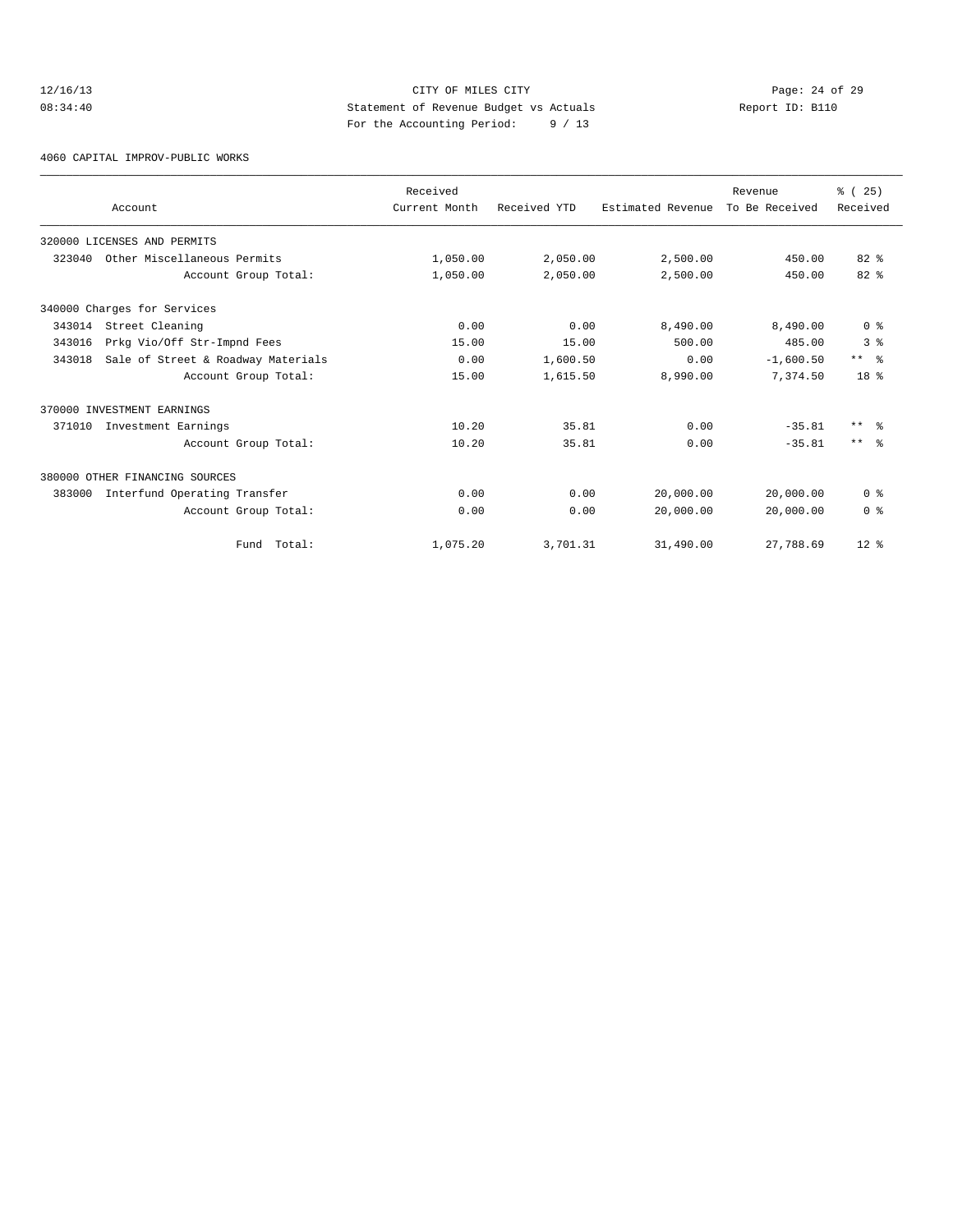# 12/16/13 Page: 25 of 29 08:34:40 Statement of Revenue Budget vs Actuals Report ID: B110 For the Accounting Period: 9 / 13

#### 5210 WATER UTILITY

|        | Account                           | Received<br>Current Month | Received YTD | Estimated Revenue | Revenue<br>To Be Received | % (25)<br>Received   |
|--------|-----------------------------------|---------------------------|--------------|-------------------|---------------------------|----------------------|
|        | 330000 INTERGOVERNMENTAL REVENUES |                           |              |                   |                           |                      |
| 331075 | DEO Grant-EECBG Interface Grant   | 0.00                      | 0.00         | 3,764.00          | 3,764.00                  | 0 <sup>8</sup>       |
|        | Account Group Total:              | 0.00                      | 0.00         | 3,764.00          | 3,764.00                  | 0 <sup>8</sup>       |
|        | 340000 Charges for Services       |                           |              |                   |                           |                      |
| 341075 | Serv/Cnty-Interlocal Agmt         | 0.00                      | 0.00         | 3,764.00          | 3,764.00                  | 0 <sup>8</sup>       |
| 343021 | Metered Water Sales               | 201, 433.26               | 659,524.59   | 1,950,000.00      | 1,290,475.41              | $34$ $%$             |
| 343022 | Unmetered Water Sales/Chrgoffs    | 302.95                    | 772.91       | 1,800.00          | 1,027.09                  | 43.8                 |
| 343023 | Bulk Water Sales                  | 26.20                     | 2,792.18     | 4,500.00          | 1,707.82                  | $62$ $%$             |
| 343025 | Hookup Fee                        | 1,320.00                  | 14,520.00    | 12,000.00         | $-2,520.00$               | $121$ %              |
| 343026 | Water Install/Tap Chrgs/Labor     | 75.00                     | 75.00        | 8,000.00          | 7,925.00                  | 1 <sup>8</sup>       |
| 343027 | Chq for Wtr Dept. Serv            | 18.00                     | 125.00       | 500.00            | 375.00                    | 25%                  |
| 343029 | Curb Stop Replacement Fee         | 3,641.00                  | 10,768.29    | 41,880.00         | 31, 111.71                | 26%                  |
|        | Account Group Total:              | 206,816.41                | 688,577.97   | 2,022,444.00      | 1,333,866.03              | $34$ $%$             |
|        | 360000 MISCELLANEOUS REVENUE      |                           |              |                   |                           |                      |
| 362040 | \$2.00 State Assessment Fee       | $-6.958.00$               | $-6.984.00$  | 0.00              | 6,984.00                  | $***$ $\approx$      |
|        | Account Group Total:              | $-6,958.00$               | $-6.984.00$  | 0.00              | 6,984.00                  | $***$ $ \frac{6}{6}$ |
|        | 370000 INVESTMENT EARNINGS        |                           |              |                   |                           |                      |
| 371010 | Investment Earnings               | 549.48                    | 1,626.87     | 6,000.00          | 4,373.13                  | $27$ $%$             |
|        | Account Group Total:              | 549.48                    | 1,626.87     | 6,000.00          | 4,373.13                  | $27$ $\approx$       |
|        | Fund Total:                       | 200,407.89                | 683,220.84   | 2,032,208.00      | 1,348,987.16              | $34$ $%$             |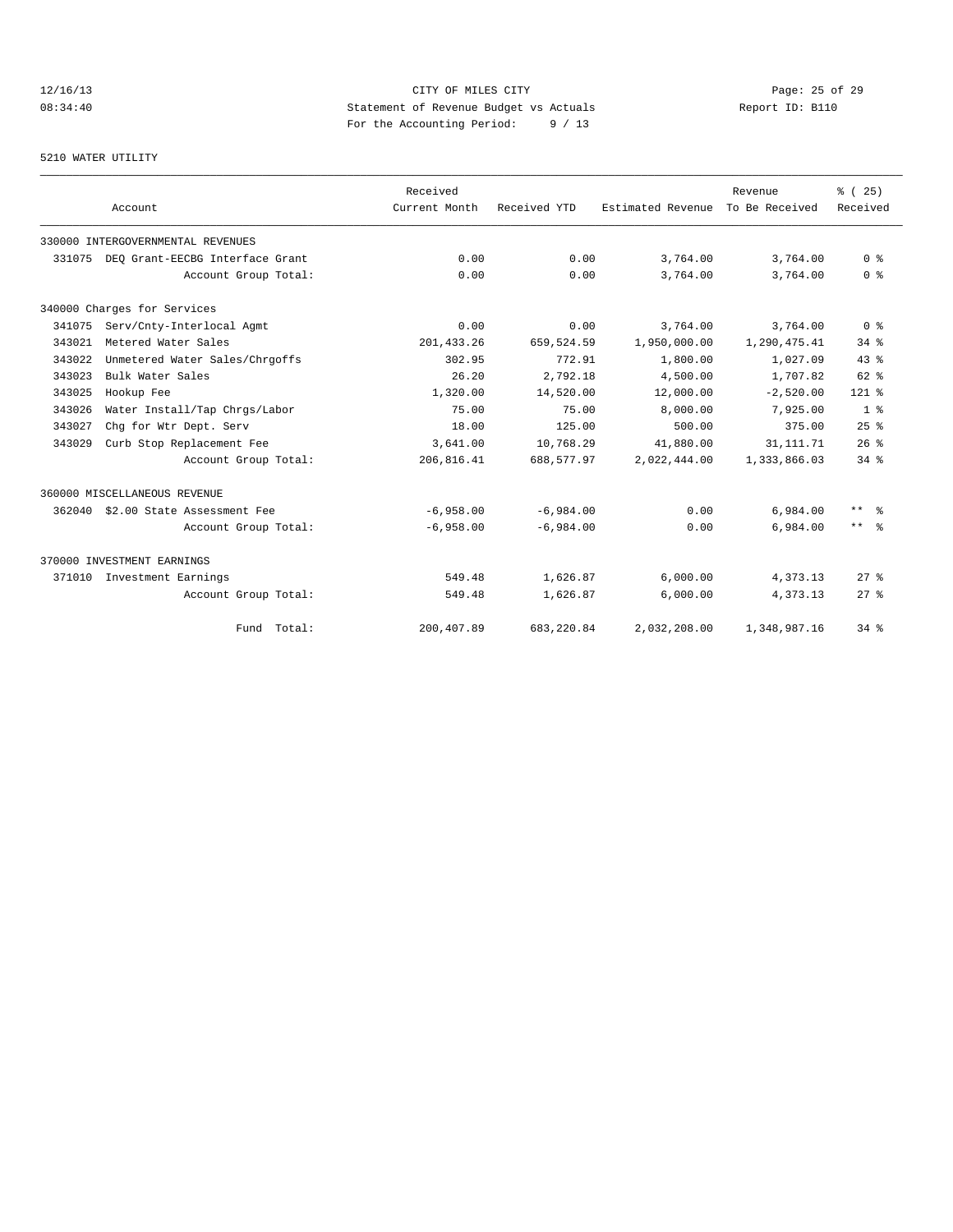# 12/16/13 Page: 26 of 29 08:34:40 Statement of Revenue Budget vs Actuals Report ID: B110 For the Accounting Period: 9 / 13

#### 5310 SEWER UTILITY

|        |                                           | Received      |              |                   | Revenue        | % (25)                  |
|--------|-------------------------------------------|---------------|--------------|-------------------|----------------|-------------------------|
|        | Account                                   | Current Month | Received YTD | Estimated Revenue | To Be Received | Received                |
|        | 330000 INTERGOVERNMENTAL REVENUES         |               |              |                   |                |                         |
| 334120 | TSEP Grant                                | 0.00          | 0.00         | 500,000.00        | 500,000.00     | 0 <sup>8</sup>          |
|        | Account Group Total:                      | 0.00          | 0.00         | 500,000.00        | 500,000.00     | 0 <sup>8</sup>          |
|        | 340000 Charges for Services               |               |              |                   |                |                         |
| 341075 | Serv/Cnty-Interlocal Agmt                 | 0.00          | 0.00         | 1,500.00          | 1,500.00       | 0 <sup>8</sup>          |
| 343031 | Sewer Service Charges                     | 91, 463.57    | 271,808.52   | 1,028,304.00      | 756,495.48     | $26$ %                  |
| 343032 | Sewer Installation Charges/Chrgoffs       | 18.41         | 304.34       | 1,200.00          | 895.66         | 25%                     |
| 343033 | Hookup Fee                                | 1,680.00      | 9,760.00     | 5,000.00          | $-4,760.00$    | 195 <sub>8</sub>        |
| 343034 | Treatment Facilities Fees                 | 100.00        | 435.00       | 3,000.00          | 2,565.00       | 15 <sup>°</sup>         |
| 343036 | Miscellaneous Sewer Revenue (Labor)       | 0.00          | 0.00         | 2,000.00          | 2,000.00       | $0 \text{ }$ $\text{ }$ |
| 343037 | Baker Road Etc.                           | 824.06        | 2.429.77     | 8,200.00          | 5,770.23       | $30*$                   |
| 343038 | RURAL SWR DIST #1                         | 0.00          | 0.00         | 23,000.00         | 23,000.00      | 0 <sup>8</sup>          |
|        | Account Group Total:                      | 94,086.04     | 284,737.63   | 1,072,204.00      | 787,466.37     | $27$ $%$                |
|        | 360000 MISCELLANEOUS REVENUE              |               |              |                   |                |                         |
| 361010 | Land Rental                               | 0.00          | 2,500.00     | 2,500.00          | 0.00           | $100*$                  |
| 362020 | MISC REVENUE                              | 0.00          | 0.00         | 8,300,805.00      | 8,300,805.00   | 0 <sup>8</sup>          |
|        | Account Group Total:                      | 0.00          | 2,500.00     | 8,303,305.00      | 8,300,805.00   | 0 <sup>8</sup>          |
|        | 370000 INVESTMENT EARNINGS                |               |              |                   |                |                         |
|        | 371010 Investment Earnings                | 138.40        | 473.94       | 3,000.00          | 2,526.06       | 16 <sup>8</sup>         |
|        | Account Group Total:                      | 138.40        | 473.94       | 3,000.00          | 2,526.06       | $16*$                   |
|        | 380000 OTHER FINANCING SOURCES            |               |              |                   |                |                         |
|        | 381070 Proceeds from Notes/Loans/Intercap | 0.00          | $-54,522.60$ | 1,324,500.00      | 1,379,022.60   | $-4$ %                  |
|        | Account Group Total:                      | 0.00          | $-54,522.60$ | 1,324,500.00      | 1,379,022.60   | $-4$ %                  |
|        | Fund Total:                               | 94, 224.44    | 233, 188.97  | 11,203,009.00     | 10,969,820.03  | 2 <sup>8</sup>          |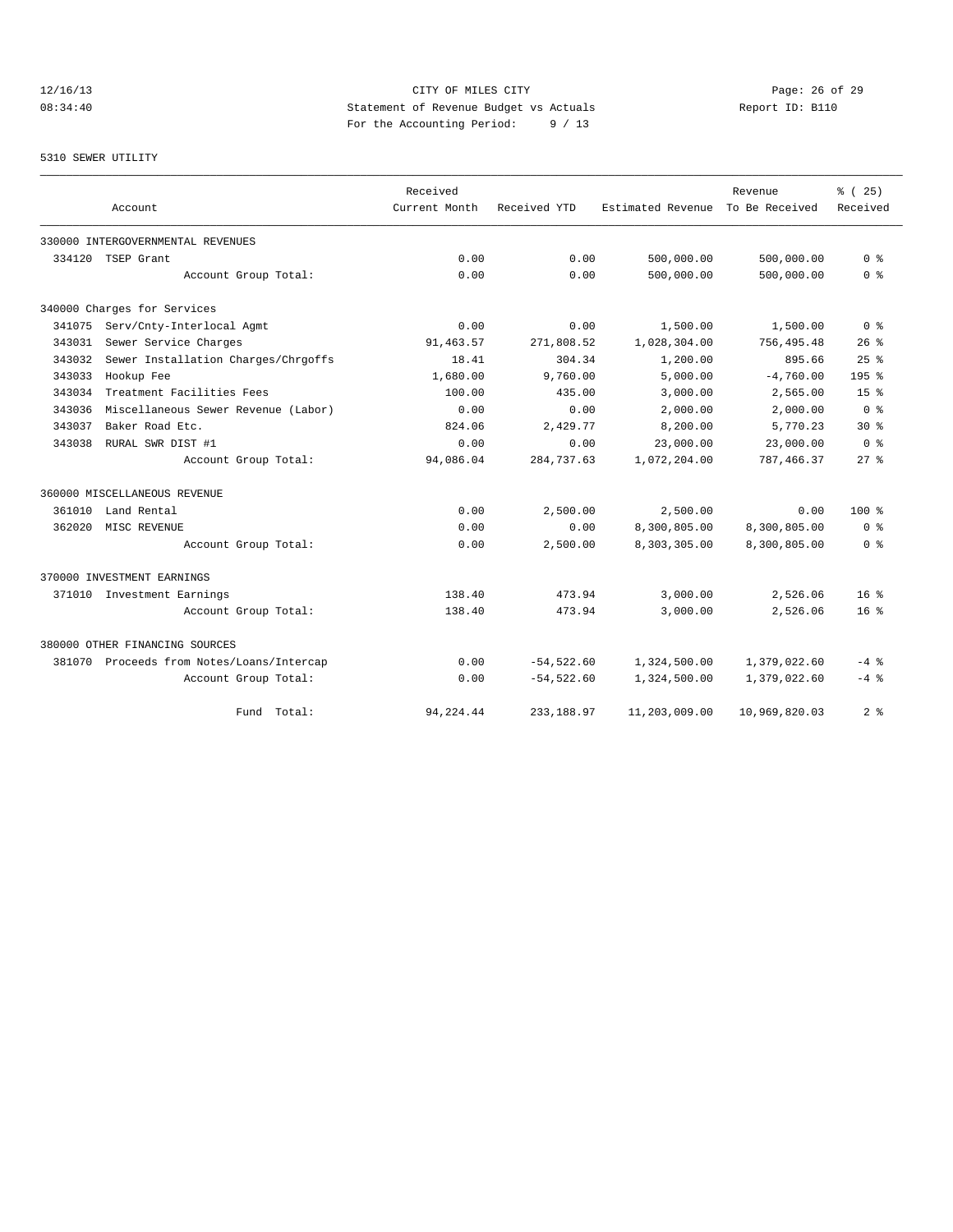# 12/16/13 Page: 27 of 29 08:34:40 Statement of Revenue Budget vs Actuals Report ID: B110 For the Accounting Period: 9 / 13

#### 5510 AMBULANCE FUND

|              |                                        | Received      |              |                   | Revenue        | % (25)                             |
|--------------|----------------------------------------|---------------|--------------|-------------------|----------------|------------------------------------|
|              | Account                                | Current Month | Received YTD | Estimated Revenue | To Be Received | Received                           |
| 310000 TAXES |                                        |               |              |                   |                |                                    |
| 311010       | Real Property Taxes                    | 12.96         | 97.72        | 6,500.00          | 6,402.28       | 2 <sup>8</sup>                     |
| 311020       | Personal Property Taxes                | 0.97          | 13.36        | 650.00            | 636.64         | 2 <sup>8</sup>                     |
| 312000       | Penalty & Interest on Delinquent Taxes | 1.48          | 12.45        | 40.00             | 27.55          | 31.8                               |
|              | Account Group Total:                   | 15.41         | 123.53       | 7,190.00          | 7,066.47       | 2 <sup>8</sup>                     |
|              | 330000 INTERGOVERNMENTAL REVENUES      |               |              |                   |                |                                    |
| 331040       | Medicaid Supplemental Program-State    | 0.00          | 0.00         | 3,700.00          | 3,700.00       | 0 <sup>8</sup>                     |
|              | Account Group Total:                   | 0.00          | 0.00         | 3,700.00          | 3,700.00       | 0 <sup>8</sup>                     |
|              | 340000 Charges for Services            |               |              |                   |                |                                    |
| 341075       | Serv/Cnty-Interlocal Agmt              | 0.00          | 0.00         | 35,747.00         | 35,747.00      | 0 <sup>8</sup>                     |
| 342026       | Ambulance Charges                      | 58,939.29     | 169,077.45   | 824,085.00        | 655,007.55     | $21$ %                             |
| 342027       | Ambulance Standby                      | 0.00          | 0.00         | 7,500.00          | 7,500.00       | 0 <sup>8</sup>                     |
|              | Account Group Total:                   | 58,939.29     | 169,077.45   | 867, 332.00       | 698, 254.55    | 19 <sup>8</sup>                    |
|              | 360000 MISCELLANEOUS REVENUE           |               |              |                   |                |                                    |
| 366010       | Misc- From Charge off Accts            | 0.00          | 0.00         | 5,500.00          | 5,500.00       | 0 <sup>8</sup>                     |
|              | Account Group Total:                   | 0.00          | 0.00         | 5,500.00          | 5.500.00       | 0 <sup>8</sup>                     |
|              | 370000 INVESTMENT EARNINGS             |               |              |                   |                |                                    |
| 371010       | Investment Earnings                    | 0.00          | 0.00         | 499.00            | 499.00         | $0 \text{ }$ $\text{ }$ $\text{ }$ |
|              | Account Group Total:                   | 0.00          | 0.00         | 499.00            | 499.00         | 0 <sup>8</sup>                     |
|              | Fund Total:                            | 58,954.70     | 169,200.98   | 884, 221.00       | 715,020.02     | 19 <sup>8</sup>                    |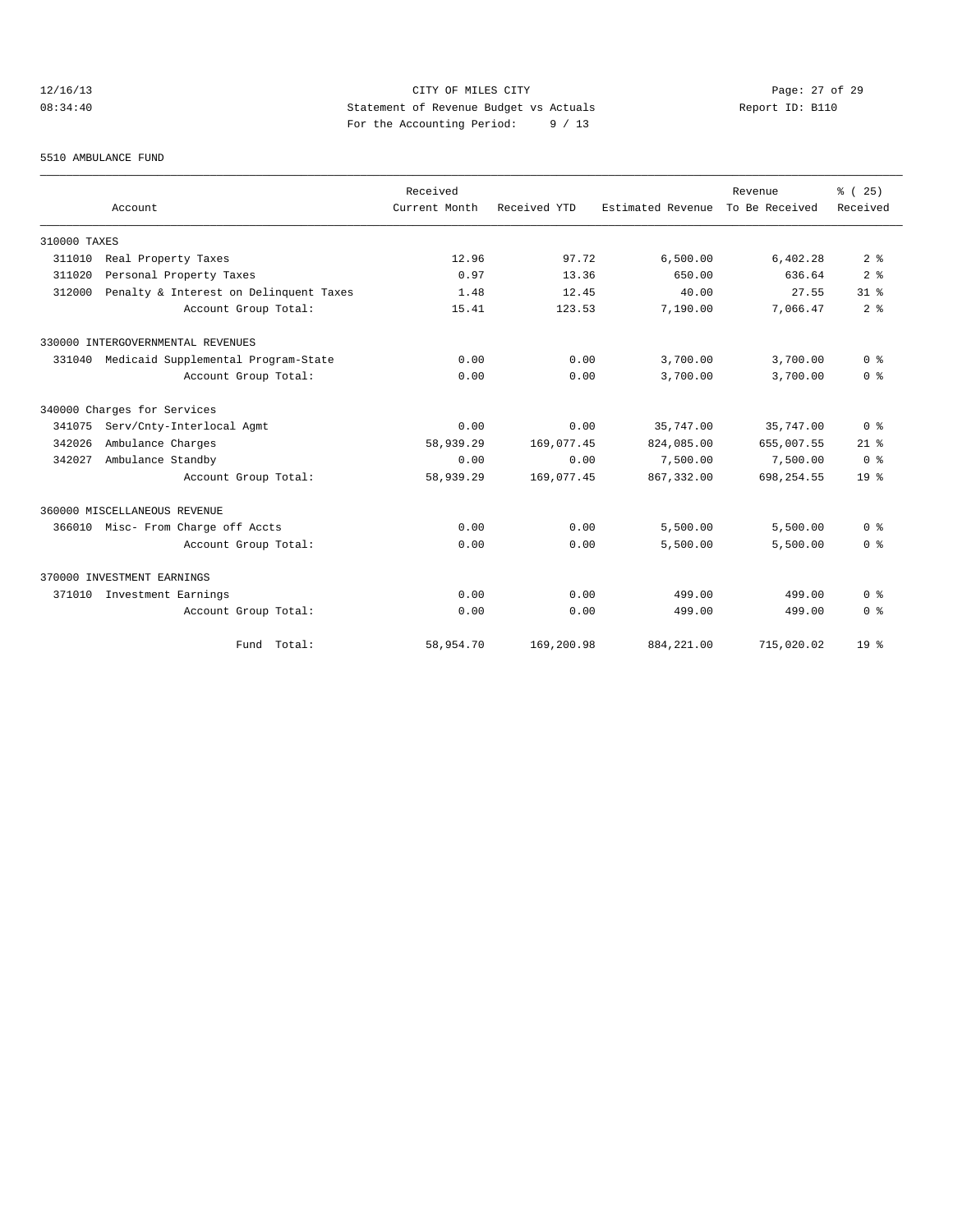# 12/16/13 Page: 28 of 29 08:34:40 Statement of Revenue Budget vs Actuals Report ID: B110 For the Accounting Period: 9 / 13

5610 AIRPORT OPERATING

|              |                                        | Received      |              |                   | Revenue        | % (25)          |
|--------------|----------------------------------------|---------------|--------------|-------------------|----------------|-----------------|
|              | Account                                | Current Month | Received YTD | Estimated Revenue | To Be Received | Received        |
| 310000 TAXES |                                        |               |              |                   |                |                 |
| 311010       | Real Property Taxes                    | 19.43         | 116.00       | 9,000.00          | 8,884.00       | 1 <sup>8</sup>  |
| 311020       | Personal Property Taxes                | 1.45          | 20.03        | 1,400.00          | 1,379.97       | 1 <sup>8</sup>  |
| 312000       | Penalty & Interest on Delinquent Taxes | 2.21          | 10.73        | 50.00             | 39.27          | $21$ %          |
|              | Account Group Total:                   | 23.09         | 146.76       | 10,450.00         | 10,303.24      | 1 <sup>8</sup>  |
|              | 340000 Charges for Services            |               |              |                   |                |                 |
| 341075       | Serv/Cnty-Interlocal Agmt              | 0.00          | 0.00         | 22,000.00         | 22,000.00      | 0 <sup>8</sup>  |
| 343061       | Landing Fees                           | 0.00          | 0.00         | 10,000.00         | 10,000.00      | 0 <sup>8</sup>  |
| 343062       | Aviation Fuel                          | 38,620.45     | 127,988.60   | 380,000.00        | 252,011.40     | $34$ $%$        |
| 343064       | Hangar Rent                            | 399.40        | 1,566.20     | 36,223.00         | 34,656.80      | 4%              |
| 343065       | Building Rentals                       | 2,483.53      | 8,200.59     | 51,000.00         | 42,799.41      | 16 <sup>8</sup> |
| 343067       | Other - Miscellaneous                  | 0.00          | 0.00         | 5,000.00          | 5,000.00       | 0 <sup>8</sup>  |
|              | Account Group Total:                   | 41,503.38     | 137,755.39   | 504,223.00        | 366, 467.61    | $27$ $%$        |
|              | 360000 MISCELLANEOUS REVENUE           |               |              |                   |                |                 |
| 361010       | Land Rental                            | 1,055.82      | 3,167.46     | 25,000.00         | 21,832.54      | 13 <sup>8</sup> |
| 362020       | MISC REVENUE                           | 0.00          | 249.56       | 3,000.00          | 2,750.44       | 8 %             |
|              | Account Group Total:                   | 1,055.82      | 3,417.02     | 28,000.00         | 24,582.98      | $12*$           |
|              | 370000 INVESTMENT EARNINGS             |               |              |                   |                |                 |
| 371010       | Investment Earnings                    | 23.95         | 64.47        | 200.00            | 135.53         | $32*$           |
|              | Account Group Total:                   | 23.95         | 64.47        | 200.00            | 135.53         | $32*$           |
|              | Fund Total:                            | 42,606.24     | 141,383.64   | 542,873.00        | 401,489.36     | 26%             |